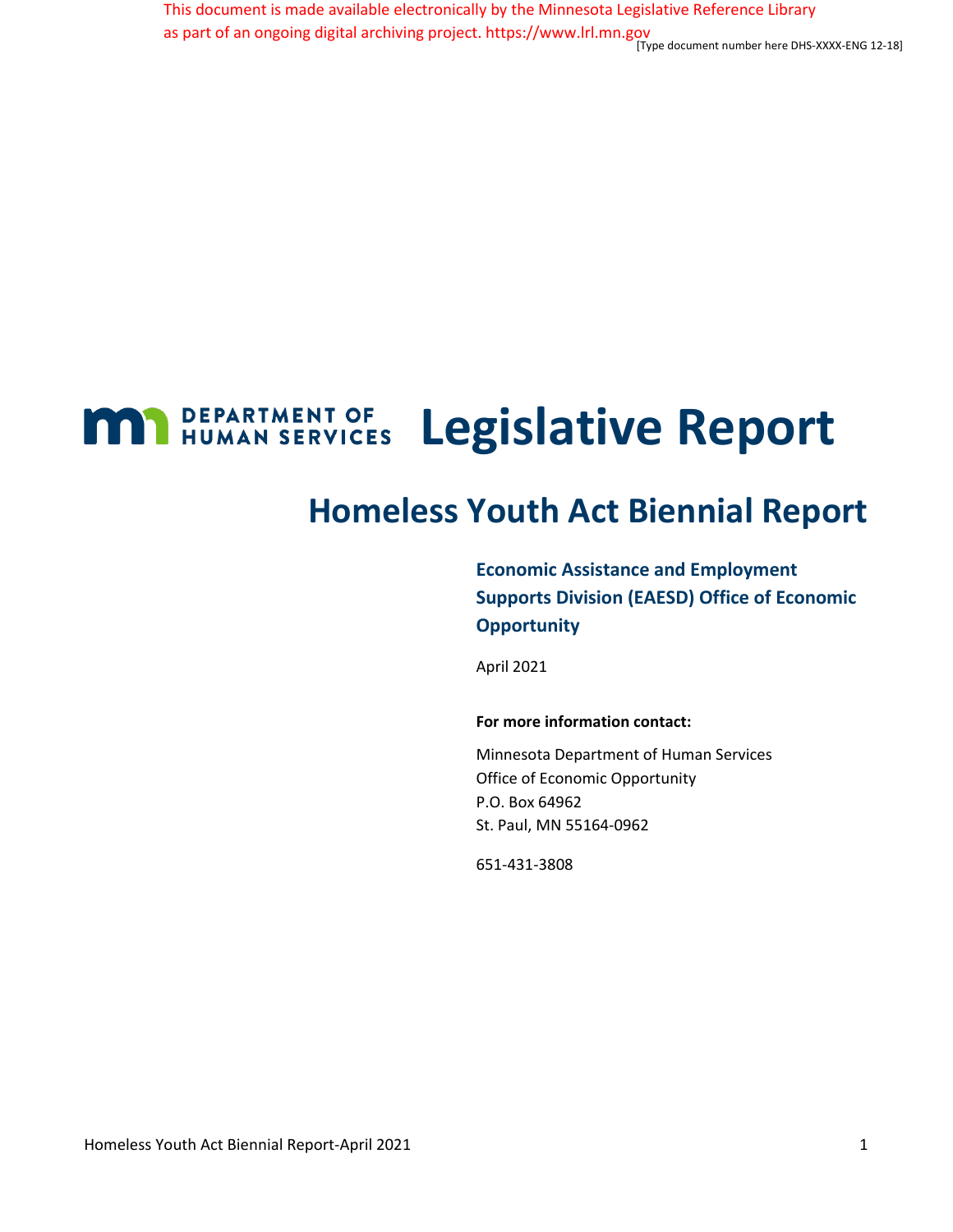

For accessible formats of this information or assistance with additional equal access to human services, write DHS.info@state.mn.us, call 651-431-3808, or use your preferred relay service. ADA1 (2-18)

Minnesota Statutes, Chapter 3.197, requires the disclosure of the cost to prepare this report. The estimated cost of preparing this report is \$4,500.

*Printed with a minimum of 10 percent post-consumer material. Please recycle.*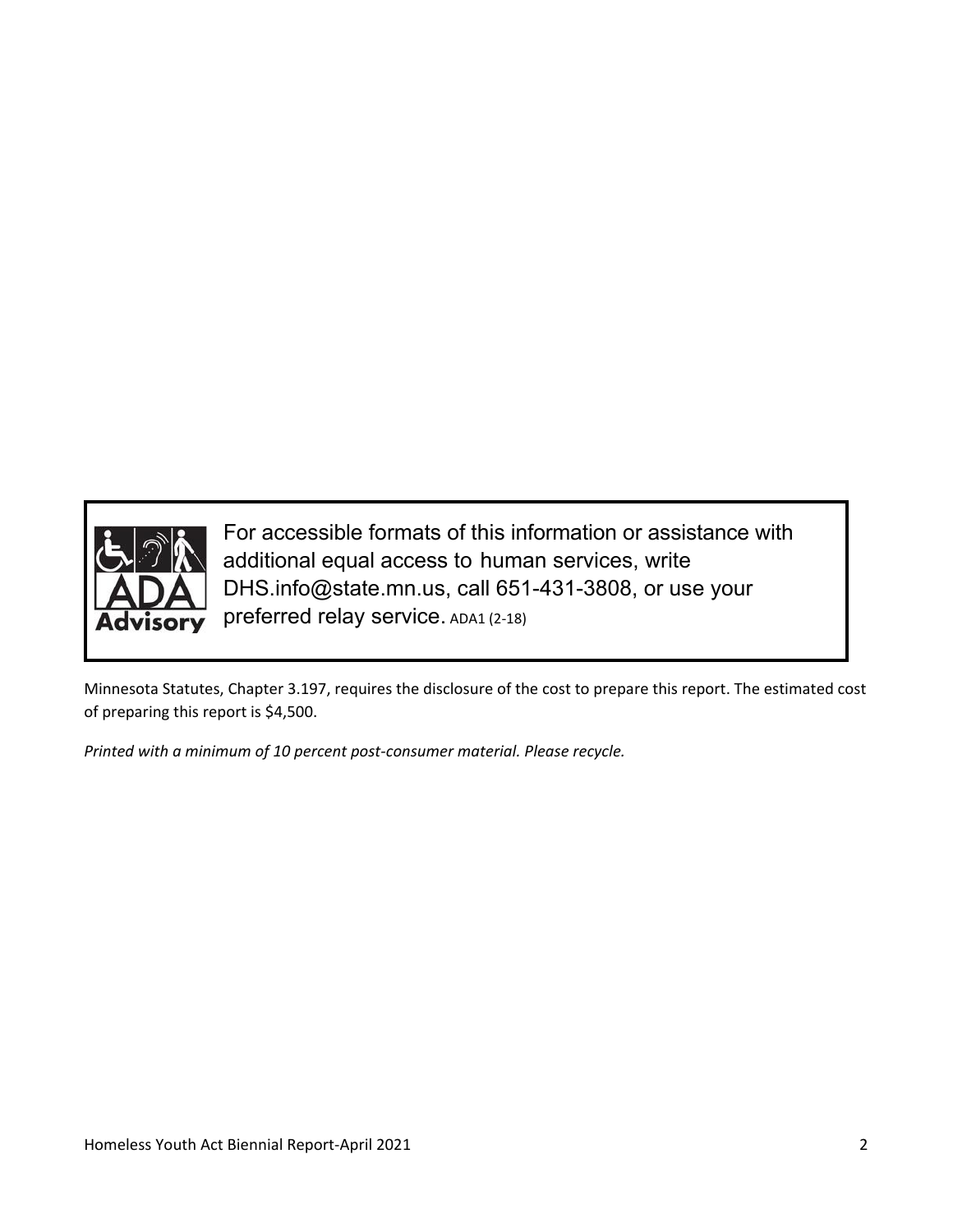# **Table of Contents**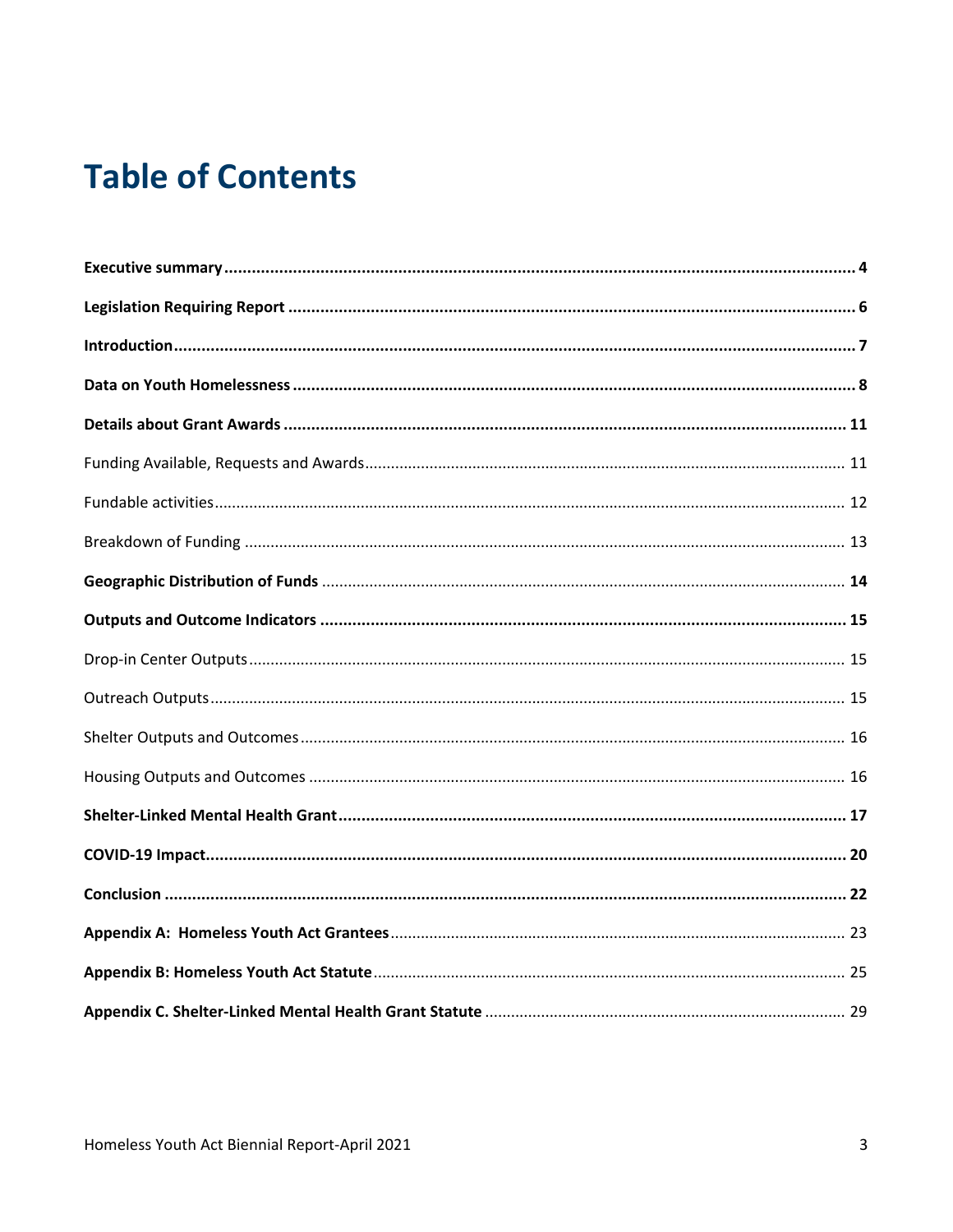# **I. Executive Summary**

This report was prepared in response to Minn. Stat. 256K.45, subd. 2, which requires that a biennial report on Homeless Youth Act funding and activities be submitted to Minnesota's legislative committees having jurisdiction. Its purpose is to inform the Minnesota Legislature on the level and nature of needs for homeless youth in Minnesota, provide details on funding decisions and grants made, and give information on outcomes for populations served to determine the effectiveness of programs and use of funding.

The Homeless Youth Act (HYA) provides definitions for runaway youth, homeless youth, and youth at-risk of homelessness, and defines the continuum of services for youth, including outreach, drop-in services, emergency shelter, and housing. In addition, the HYA affords funding to nonprofits and tribal governments to support the continuum of services.

This report outlines the needs and current realities for homeless youth in Minnesota based on findings from the 2018 Statewide Homeless Study<sup>1</sup>, as well as data from current Homeless Youth Act grantees and national research. Research shows an estimated **4,876 Minnesota youth, who are unaccompanied by a parent or guardian, experience homelessness** on any given night in Minnesota. This includes an estimated 1,659 minors age 17 and under and 3,217 young adults age 18 through 24.

The Homeless Youth Act was funded at \$11.238 million for the 2020-2021 biennium. \$11.024 million was distributed through a contract amendment process. The 2018-19 contracts with the 38 agencies were amended to include an additional two years. The remaining \$214k was used towards grant management, data collection and administrative expenses.

Also included in this report is information on outputs and outcomes of each Homeless Youth Act program activity (i.e., outreach, drop-in center, emergency shelter and housing). Highlights include:

- **Outreach:** 6,679 unduplicated youth were served during community outreach and provided access to basic needs assistance in the form of food, weather-appropriate garments, transportation, and crisis intervention services
- **Drop-in center:** 9,743 unduplicated youth visited drop-in centers 134,972 times
- **Shelter:** 1,051 unduplicated youth were served in HYA funded emergency shelters
- **Housing:** 1,123 unduplicated households were served in HYA funded housing programs.

l

<sup>1</sup> "*Homelessness in Minnesota: Detailed Findings from the 2018 Minnesota Homeless Study*." Wilder Research, March 2020, www.wilder.org/wilder-research/research-library/homelessness-minnesota-detailed-findings-2018-minnesota-homeless.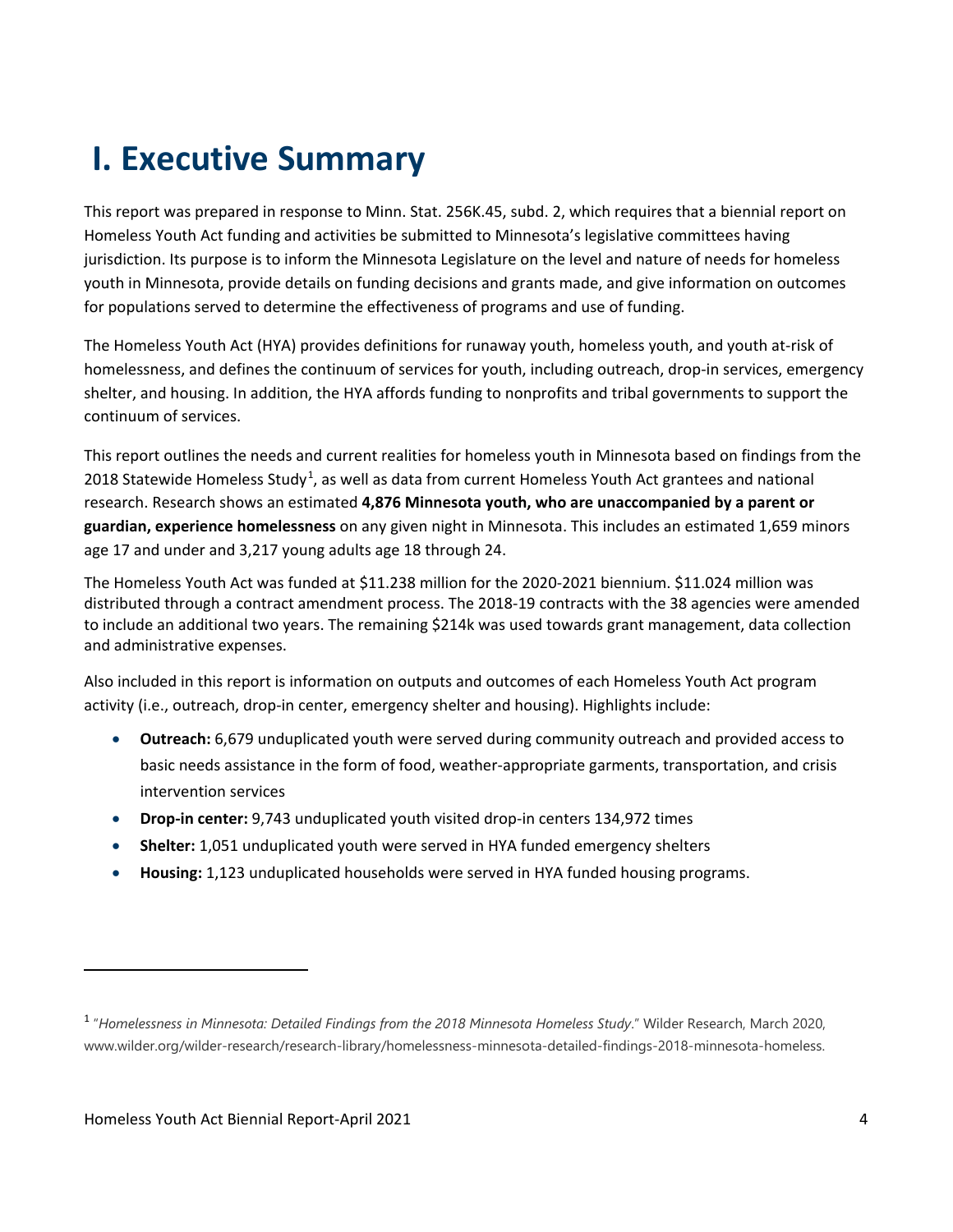As required by the Homeless Youth Act Legislation, the report highlights the Shelter Linked Mental Health Grant and the work that has taken place thus far in integrating mental health services in homeless youth and Safe Harbor shelter and housing programs.

- **Shelter-Linked Mental Health Grant:** The purpose of Shelter Linked Mental Health services is to integrate mental health services into programs for youth experiencing homelessness and sexual exploitation through partnerships between homeless youth and Safe Harbor programs with communitybased mental health providers. Modeled after School Linked Mental Health, the Shelter Linked Mental Health program aims to lower barriers to access and support youth in obtaining and maintaining needed mental health services.
- Also included in this report is aggregated Shelter Link Mental Health data collected from the period of February 1, 2020 to Dec 31,2020:
	- o There were 116 unduplicated youth who received mental health services with 307 mental health visits
	- $\circ$  There were 215 one on one therapy sessions, 16 group therapy sessions and 194 Auxiliary/Ancillary services provided.

The report concludes with a summary of how COVID-19 has impacted youth providers and youth experiencing homelessness:

- **Service/ Program Delivery**-some services and programs have stopped, paused or decreased to prevent staff and youth from being exposed to and/or spreading COVID-19.
- **Staffing Capacity**-staffing programs during the pandemic has been increasingly difficult.
- **Youth Needs**-youth needing more housing options and an increased call to crisis lines due to the stress, isolation and mental health struggles that have been exasperated for youth experiencing homelessness during this pandemic.

A complete list of entities funded with Homeless Youth Act dollars for the 2020-2021 biennium is in Appendix A. The list includes central office locations, county service area/s, and funded activities (outreach, drop-in center, shelter and/or housing). The statute guiding Homeless Youth Act funding and distribution, eligible activities, and report expectations is referenced in Appendix B. The statute guiding the Shelter Linked Mental Health funding is referenced in Appendix C

For questions about Homeless Youth Act funding or this report, contact Rabya Hassen via email, rabya.n.hassen@state.mn.us, or by phone at 651-425-0561.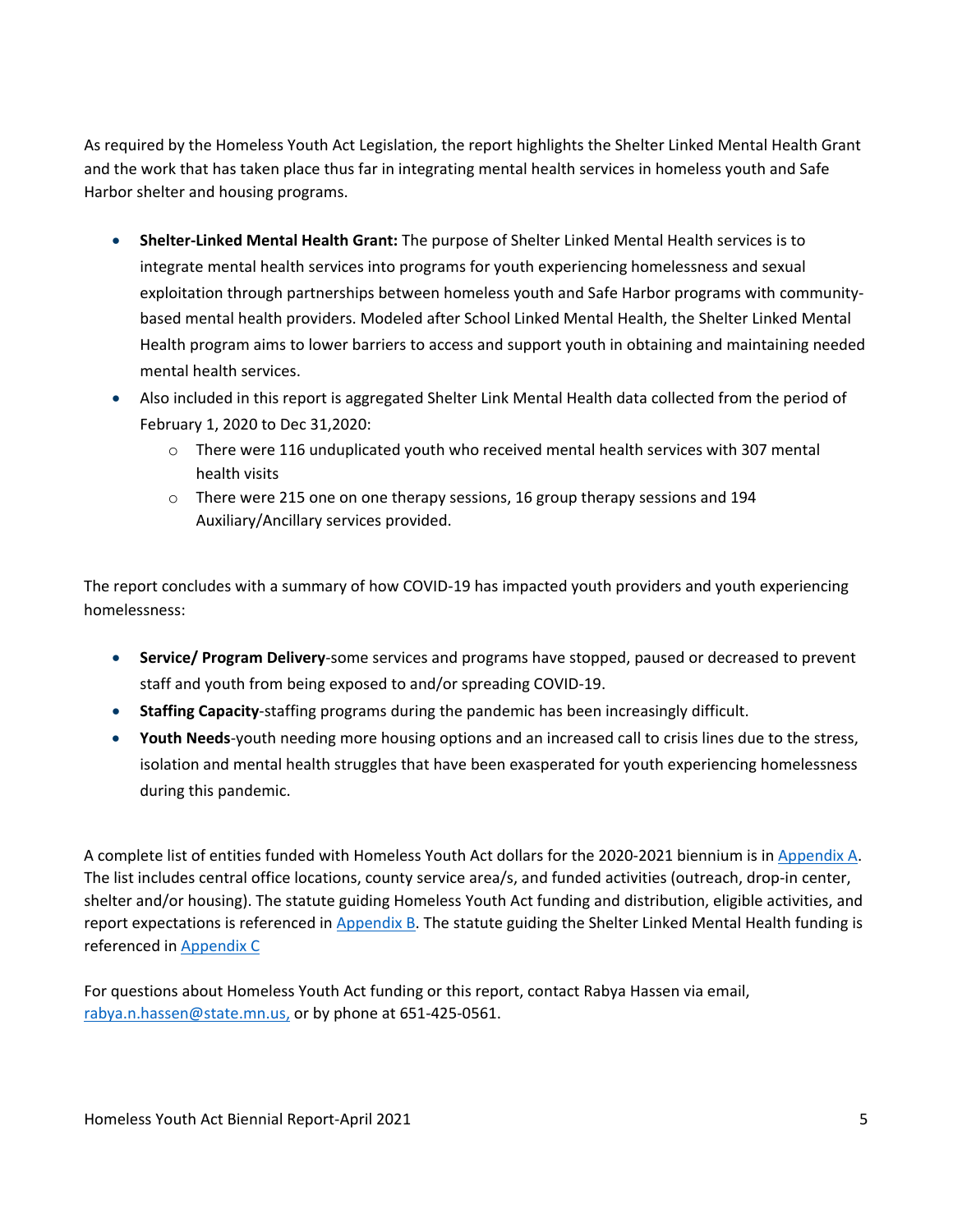# **II. Legislation**

#### **Homeless Youth Act**

Minn. Stat. 256K.45, subd. 2, requires a biennial report be submitted to the Minnesota legislative committees having jurisdiction, with statutory text below. The Homeless Youth Act, in its entirety, is in Appendix A.

256K.45 Homeless Youth Act

Subd. 2. Homeless Youth Report

The commissioner shall prepare a biennial report, beginning in February 2015, which provides meaningful information to the legislative committees having jurisdiction over the issue of homeless youth, that includes, but is not limited to: (1) a list of the areas of the state with the greatest need for services and housing for homeless youth, and the level and nature of the needs identified; (2) details about grants made, including shelter-linked youth mental health grants under section 256K.46; (3) the distribution of funds throughout the state based on population need; (4) follow-up information, if available, on the status of homeless youth and whether they have stable housing two years after services are provided; and (5) any other outcomes for populations served to determine the effectiveness of the programs and use of funding.

As required by legislation, this report is specifically focused on how the Minnesota Department of Human Services, Office of Economic Opportunity, distributed \$11.238 million in Homeless Youth Act funding for the 2020-2021 biennium.

#### **Shelter-Linked Mental Health Grant**

Minn. Stat. 256K.46 requires a report about Shelter-Linked Mental Health services be added to the biennial report required under section 256K.45, subdivision 2

256K.46 Shelter-Linked Mental Health

Subd. 5. Reporting. Grant recipients shall report annually on the use of shelter-linked youth mental health grants to the commissioner by December 31, beginning in 2020. Each report shall include the name and location of the grant recipient, the amount of each grant, the youth mental health services provided, and the number of youth receiving services. The commissioner shall determine the form required for the reports and may specify additional reporting requirements. The commissioner shall include the shelter-linked youth mental health services program in the biennial report required under section 256K.45, subdivision 2.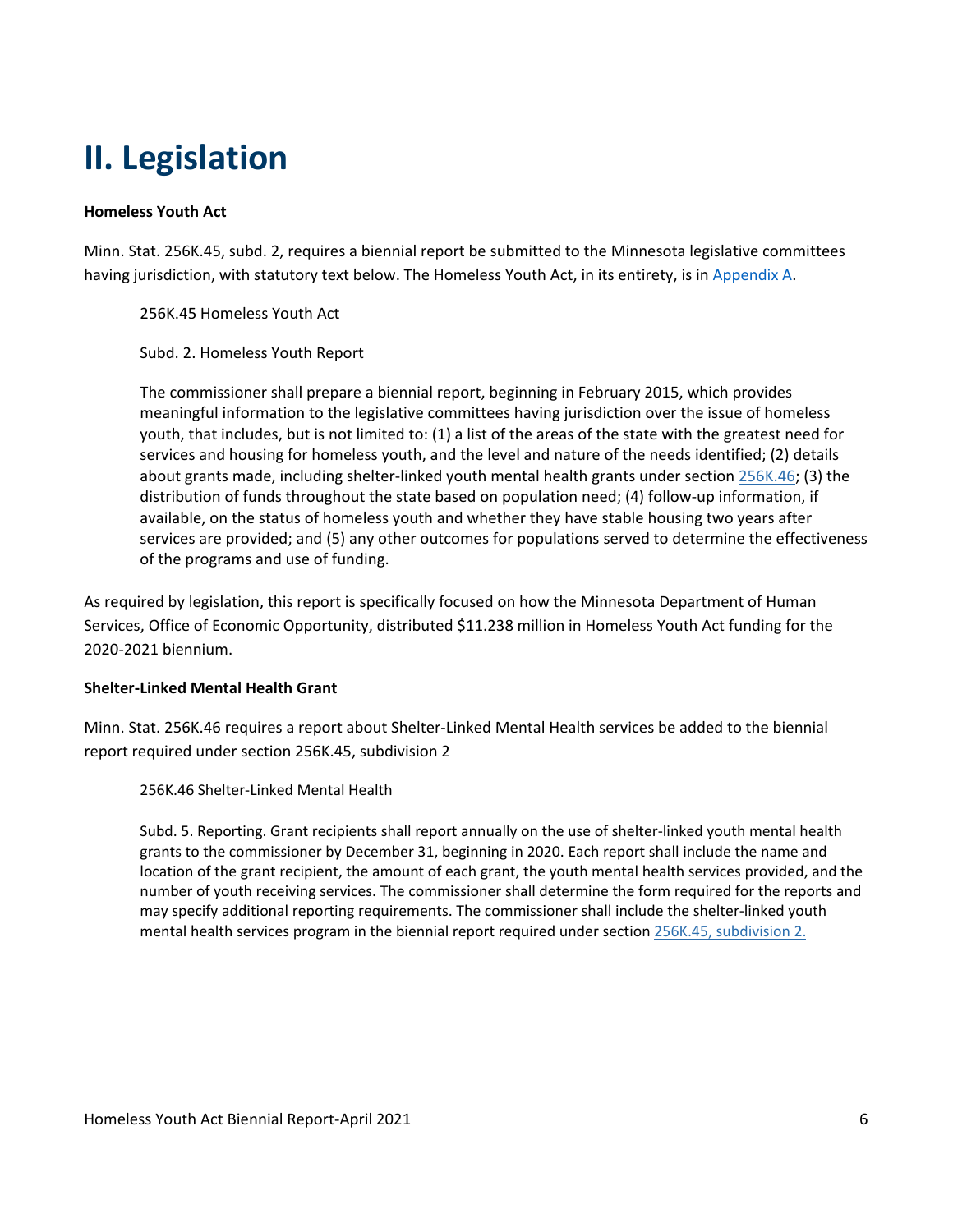# **III. Introduction**

This report is submitted to the Minnesota Legislature pursuant to Minn. Stat. 256K.45, subd. 2, Homeless Youth Act.

The Homeless Youth Act (HYA) provides definitions for runaway and homeless youth, and those at-risk of homelessness, and defines the continuum of services for youth, including outreach, drop-in services, emergency shelter, and housing. In addition, the HYA provides funding to nonprofits and tribal governments to support the continuum of services. A description of each program activity is in Table 1 − Description of Homeless Youth Act Activities, page 12.

This report details how the Minnesota Department of Human Services, Office of Economic Opportunity, distributed \$11.238 million in Homeless Youth Act funding for the 2020-2021 biennium. Also, as required by statute, is information about:

- Areas of the state with the greatest need for services and housing for homeless youth, and the level and nature of the needs identified,
- Details about grants,
- Distribution of funds throughout the state based on population need,
- Follow-up information, if available, on the status of homeless youth and whether they have stable housing two years after services are provided and
- Outcomes for populations served to determine effectiveness of programs and use of funding.

Staff from the Department of Human Services (DHS), Office of Economic Opportunity (OEO) prepared this report. Staff used data gathered from the 38 providers receiving HYA funds.

The HYA data described in this report is collected through semi-annual and annual report submissions by grantees of Homeless Youth Act funding. Aggregated data on drop-in center and outreach program activities is collected via Excel spreadsheets, and data on housing and shelter activities is collected through reports generated from the Homeless Management Information System (HMIS). The Institute on Community Alliances (ICA) is the statewide HMIS administrator and produces the aggregate HYA reports for DHS.

Staff review the Excel spreadsheet and HMIS reports for data accuracy and completion, and communicate with grantees on errors or missing data.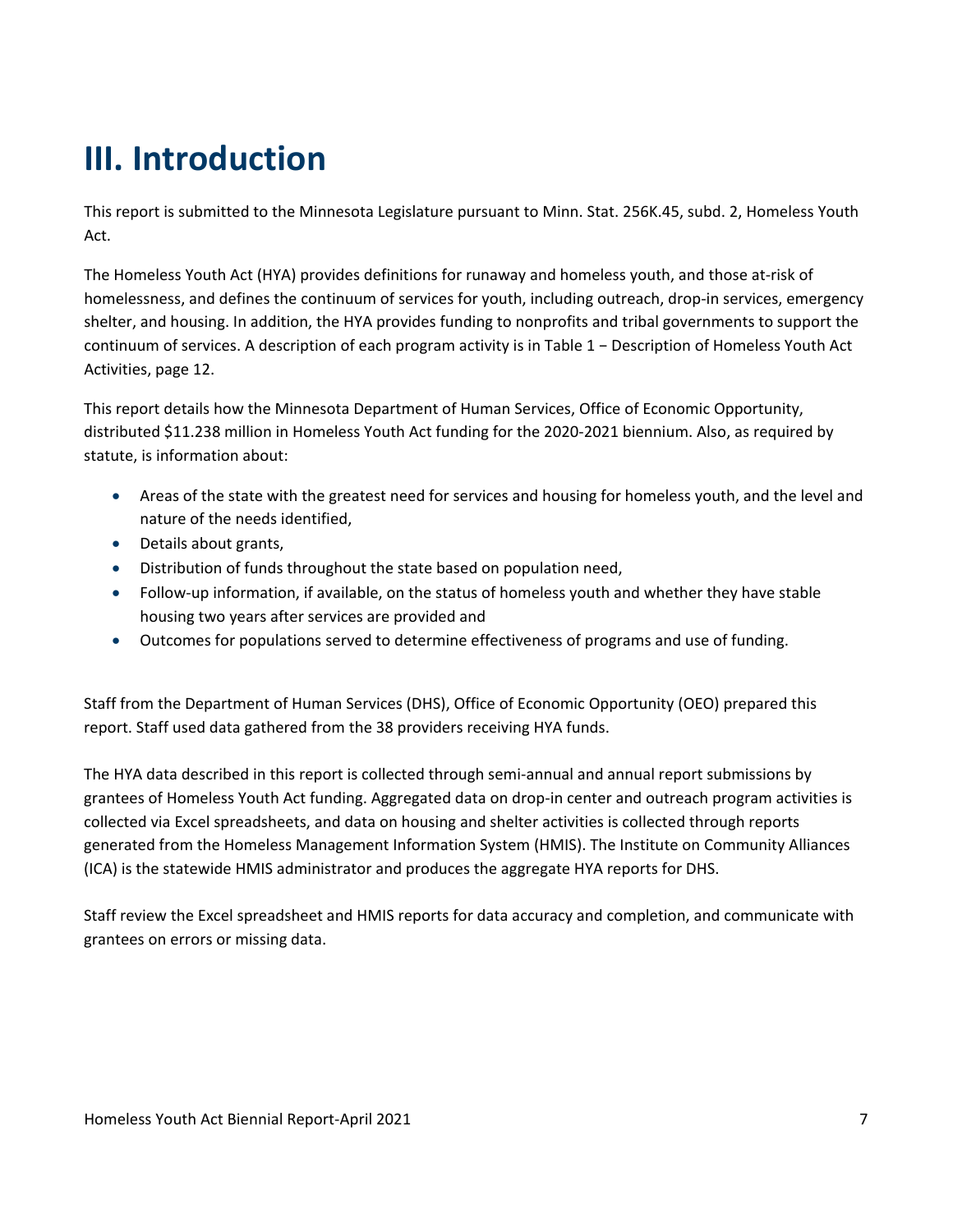# **IV. Data on Youth Homelessness**

According to the Voices of Youth Count Report released by Chapin Hall in October 2018, nearly 4.2 million youth and young adults in America experienced some form of homelessness during a 12-month period. Quantifying the true frequency and characteristics of youth homelessness is a significant challenge because youth tend to move in and out of homelessness (couch hopping, staying with friends or family, reconciling with family, etc.), and youth work hard to mask or hide their homelessness. Despite this limitation, research shows at least one in 30 youth ages 13-17, and one in 10 young adults ages 18-25 experience homelessness.<sup>2</sup>

According to Wilder Research, on any given night in Minnesota, an estimated 4,876 youth experience homelessness. This includes an estimated 1,659 minors age 17 and under, and 3,217 young adults ages 18 through 24.<sup>3</sup> It is also estimated that 13,300 youth (7,500 age 18-24, and 5,800 age 17 or younger) who are on their own, experience homelessness at least once over the course of a full year. The estimation methods for young adults and unaccompanied minors used by Wilder Research were updated for the 2018 Wilder Study. As a result, the estimate above cannot be directly compared to earlier studies.

Youth targeted with Homeless Youth Act funds (i.e., youth under age 25 who are unaccompanied by a parent or guardian, and who may have children of their own) comprise a population that is notoriously difficult to count. Many youth experiencing homelessness, concerned that becoming involved with public safety net systems could mean loss of independence, impact their education, or result in legal or other sanctions for their families, may actively strive to avoid detection and "pass" like their housed counterparts. In other cases, the identification challenge is more subtle: Youth may think of themselves as couch-hopping, but not homeless; as being in the midst of a family crisis, but not homeless; as sleeping in their car, but not homeless. These factors mean engaging with, or even counting, youth can be difficult.

All information below, unless otherwise noted, is from the *"Homelessness in Minnesota: Detailed Findings from the 2018 Minnesota Homeless Study,*" published by Wilder Research (March 2020).

## **Demographics:**

 $\overline{a}$ 

• The number of homeless youth of color is disproportionately high compared to their prevalence in the general population of Minnesota youth. Nearly three-quarters of homeless youth (73 percent) were

<sup>2</sup> Morton, M. H., Dworsky, A., Samuels, G. M., & Patel, S. (2018). *Missed opportunities: Youth homelessness in rural America*. Chicago, IL: Chapin Hall, University of Chicago.

<sup>3</sup> "*Homelessness in Minnesota: Detailed Findings from the 2018 Minnesota Homeless Study*." Wilder Research, March 2020, www.wilder.org/wilder-research/research-library/homelessness-minnesota-detailed-findings-2018-minnesota-homeless.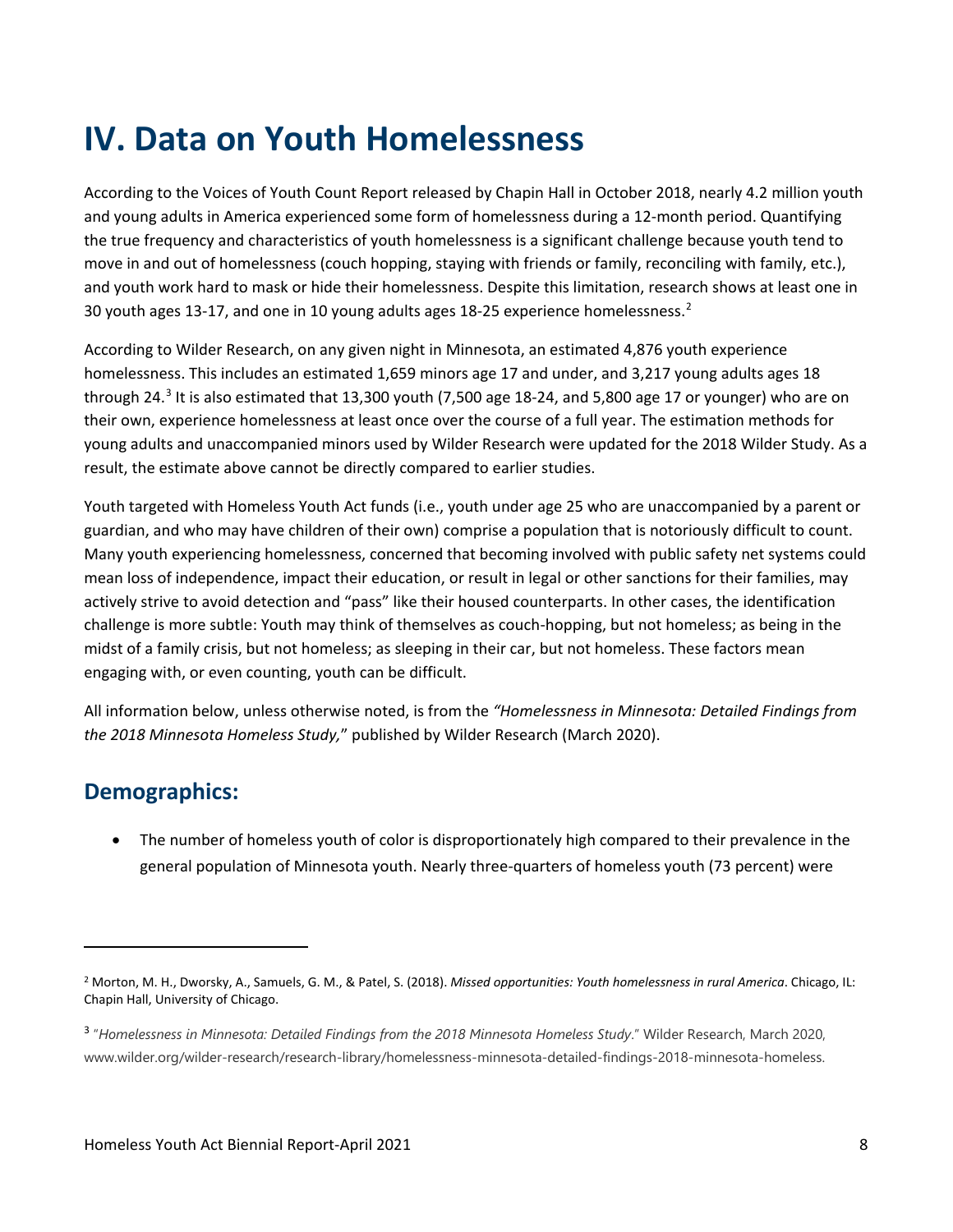African-American, American Indian, Asian, Hispanic, or of mixed race<sup>4</sup>, though youth of color comprise just 26 percent of the total population. $5$ 

- According to the Hennepin County Voices of Youth count, fifty-nine percent of homeless youth were African-American while representing thirteen percent of the overall population in Hennepin County. Biracial youth comprise only 3 percent of the overall youth population but 13 percent of homeless youth.<sup>6</sup>
- Twenty two percent of young adults ages 18-24 experiencing homelessness identify as lesbian, gay, bisexual, transgender, or were unsure about their sexual orientation (up four percent from 2015).
- More than half (52%) of those surveyed first became homeless by the time they were age 24, and over one-third (36%) first became homeless at or before age 18. For homeless adults, the most common age they first experienced homelessness was 18 years old.

### **Adverse Experiences:**

- Eighty three percent of young adults ages 18-24 experiencing homelessness reported at least one adverse childhood experience (down six percent from 2015). An adverse childhood experience could include; having a parent who served time in prison, experiencing neglect, having been sexually mistreated or abused, having been physically mistreated or abused, having a parent or guardian with mental health issues, having a parent or guardian who abused alcohol or drugs, and/or witnessed abuse of a family member. In the 2015 Wilder Minnesota Homeless Study – Eighteen nine percent of homeless youth reported at least one adverse childhood experience, showing a decrease in the number of youth reporting adverse childhood experiences.
- According to Wilder Research Center, 52 percent of youth had at least one out-of-home social service placement before becoming homeless (down two percent from 2015). The Hennepin County Voices of Youth Count Study found 49 percent of homeless youth spent time in either a juvenile detention center, jail, or prison; with 27 percent of them experiencing foster care.

## **Mental Health**:

 $\overline{\phantom{a}}$ 

• Thirty-five percent of young adults (ages 18-24) have had a residential placement in a mental health treatment facility.

<sup>4</sup> "Homelessness in Minnesota: Findings from the 2015 Minnesota Homeless Study." Wilder Research, November 2016, www.wilder.org/wilder-research/research-library/homelessness-minnesota-findings-2015-minnesota-homeless-study.

<sup>5</sup> U.S. Census Bureau. 2014 American Community Survey one-year Estimates [statistics from data file]. Retrieved from http://factfinder2.census.gov.

<sup>6</sup> Chapin Hall, University of Chicago. (September 2017). *Youth homelessness in Hennepin County, Minnesota: Findings from the youth count, brief youth survey, and provider survey*. Technical report from the Voices of Youth Count Initiative. Chicago, IL: Chapin Hall, University of Chicago.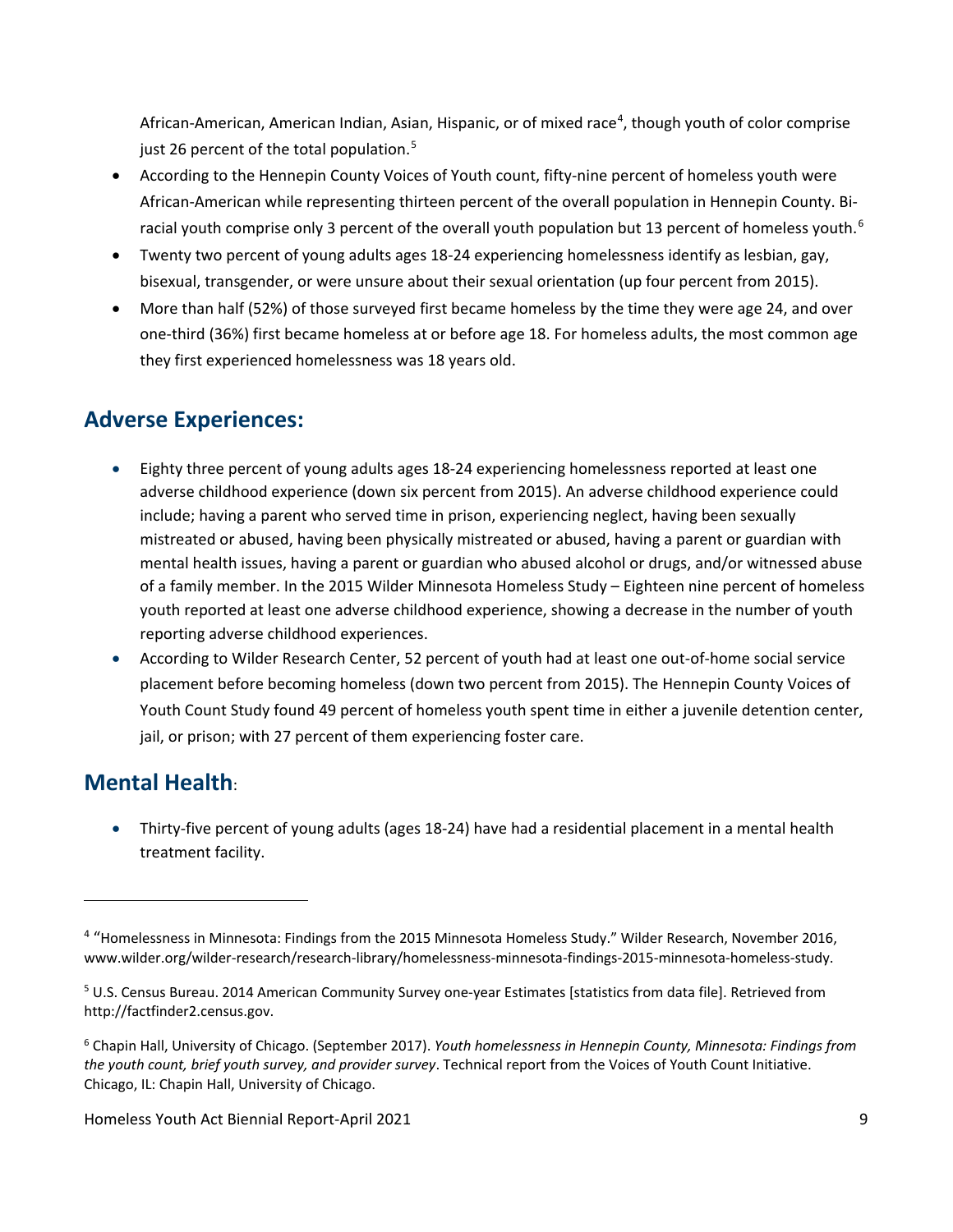- Twenty percent of young adults (ages 18-24) have had a residential placement in drug and alcohol treatment facility.
- In a nationwide study, 29 percent of youth reported having substance use problems, and 69 percent indicated having mental health difficulties while experiencing homelessness.<sup>7</sup>

### **Geographic Areas**

National data suggests rates of homelessness are similar for youth in rural and urban communities. In short, while high population areas may have more youth who are homeless (because the population is greater), the actual rate of youth experiencing homelessness is similar. Of youth:

- Ages 13-17, the prevalence of homelessness was 4.2 percent in urban counties versus 4.4 percent in rural counties
- Ages 18-25, the prevalence of homelessness was 9.6 percent in urban counties versus 9.2 percent in rural counties**. 8**

# **V. Homeless Youth Act Grantee Data**

Data below is from Homeless Youth Act funded shelter and housing programs from the time period of July 1, 2018-June 30, 2020. It does not include outreach and drop-in programs, as this information is not collected from those programs.

### **Disability status of homeless youth:**

- Thirty-two percent reported having a disability of long duration (down four percent from the 2019 HYA Legislative Report).
	- o Fifty-nine percent reported having a serious mental illness.

### **Extent of youth homelessness:**

 $\overline{\phantom{a}}$ 

• Forty-six percent met Minnesota's definition of long-term homelessness, which means continuous homelessness for one year, or four episodes in the past three years (down two percent from the 2019 HYA Legislative Report).

<sup>7</sup> Morton, M.H., Dworsky, A., & Samuels, G.M. (2017). *Missed opportunities: Youth homelessness in America. National estimates*. Chicago, IL: Chapin Hall, University of Chicago.

<sup>8</sup> Morton, M. H., Dworsky, A., Samuels, G. M., & Patel, S. (2018). *Missed opportunities: Youth homelessness in rural America*. Chicago, IL: Chapin Hall, University of Chicago.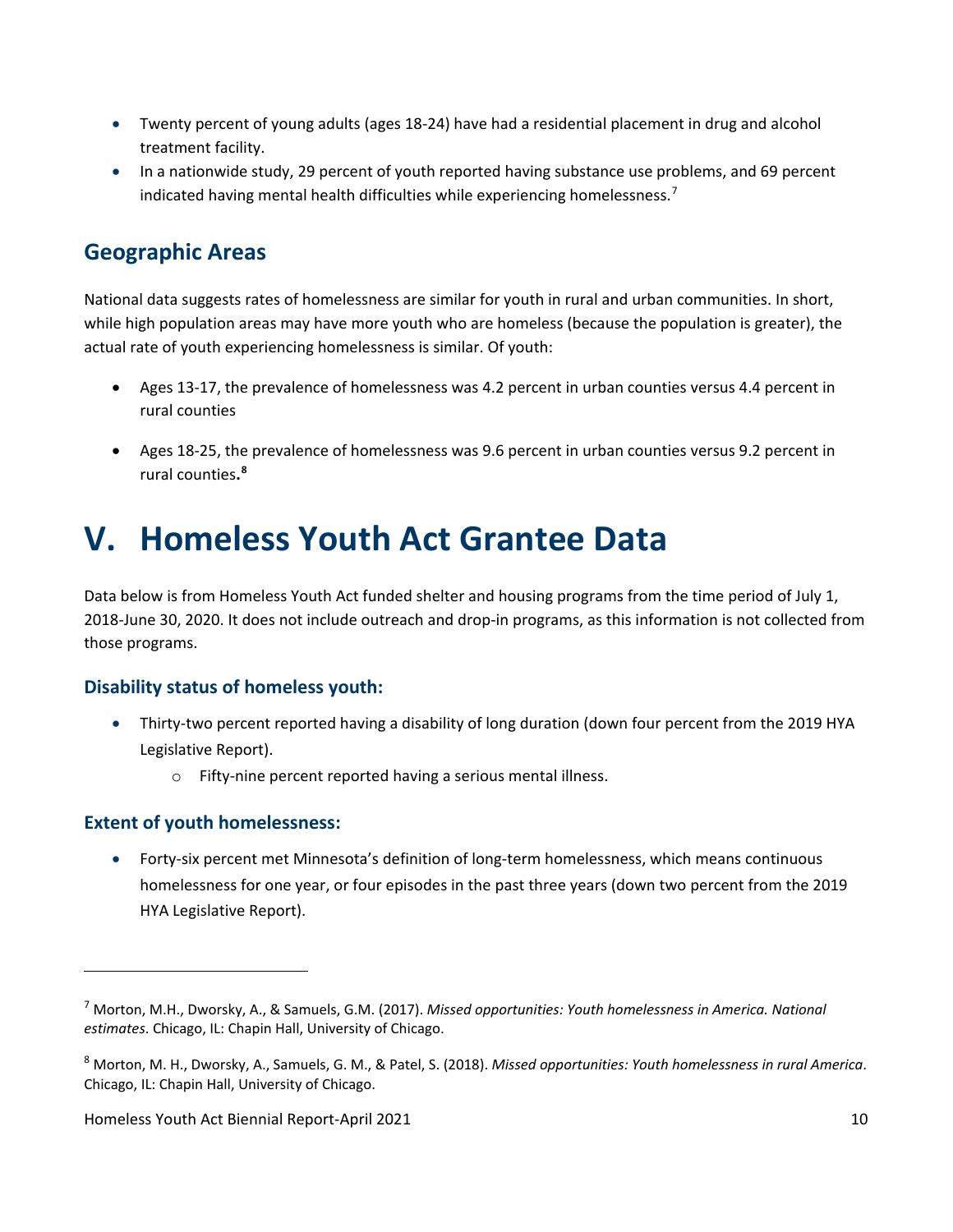#### **Demographics -July 1, 2018 to June 30, 2020:**





# **VI. Details about Grant Awards**

## **Funding Available, Requests and Awards**

The Homeless Youth Act was funded at \$11.238 million for the 2020-2021 biennium; \$11.024 million was distributed through a contract amendment process. \$214,000 of the funding was used towards grant management, data collection and administrative expenses.

Homeless Youth Act Biennial Report-April 2021 11 12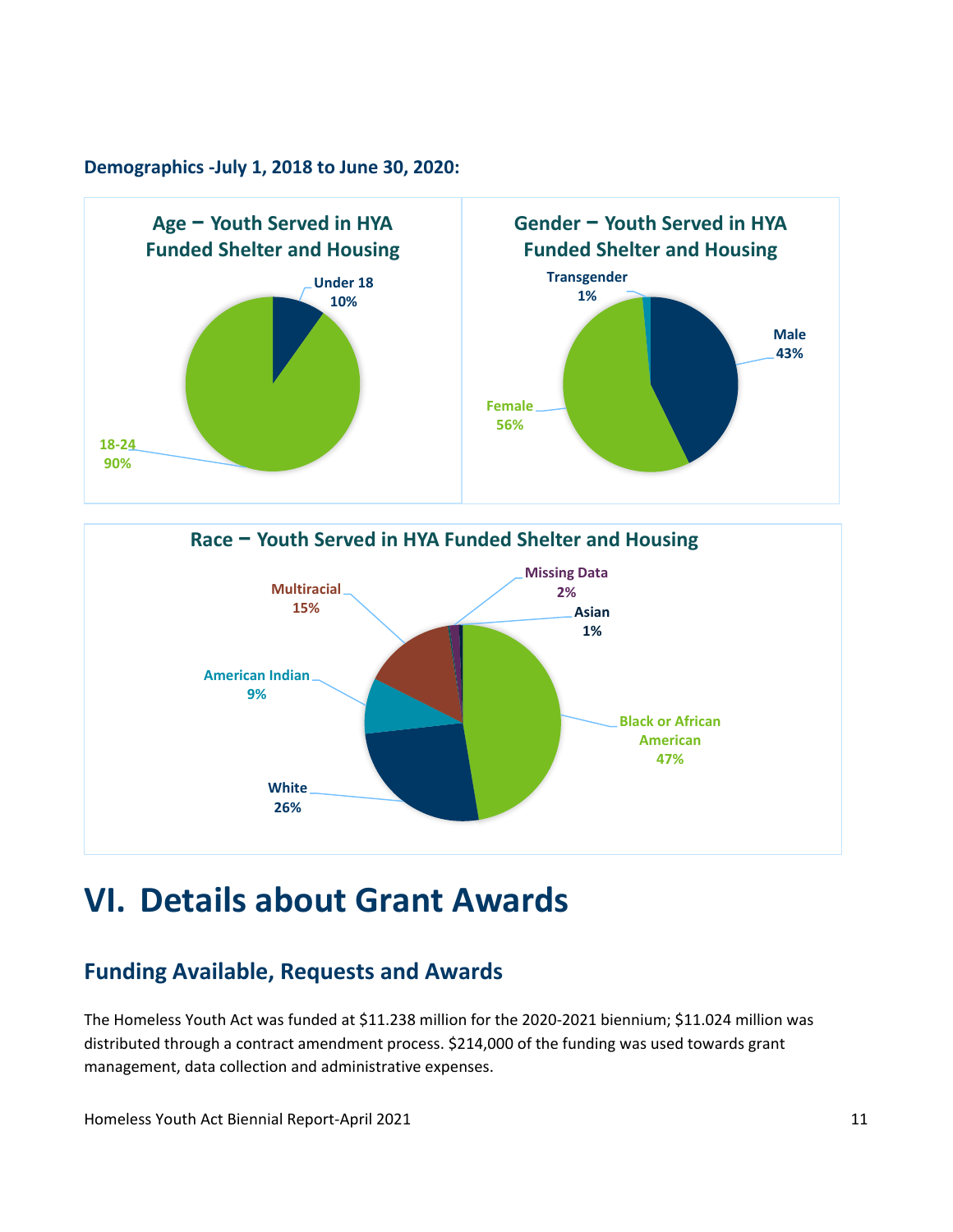## **Fundable Activities**

As defined in statute, program activities include prevention, outreach, drop-in, emergency shelter, and housing, described in Table 1 below.

| <b>Program Activities</b> | <b>Description</b>                                                                                                                                                                                                                                                                                                                                                                                                                                                                                        |
|---------------------------|-----------------------------------------------------------------------------------------------------------------------------------------------------------------------------------------------------------------------------------------------------------------------------------------------------------------------------------------------------------------------------------------------------------------------------------------------------------------------------------------------------------|
| Prevention                | Activities that contribute to prevention of homelessness. Prevention activities happen<br>within the context of outreach and drop-in programs.                                                                                                                                                                                                                                                                                                                                                            |
| Outreach                  | Outreach programs locate, build relationships with, and meet the immediate needs of<br>youth who are homeless or at imminent risk of homelessness, while working to<br>connect youth with a range of services, including housing. Activities also include<br>cross-training and collaboration with Safe Harbor programs and services.                                                                                                                                                                     |
| Drop-in                   | Drop-in center programs provide youth (who are homeless or at imminent risk of<br>homelessness) with basic needs including meals, a safe place during the day, and<br>supportive services to assist them in securing housing. Drop-in centers provide walk-<br>in access to crisis intervention and case management services.                                                                                                                                                                             |
| Emergency shelter         | Shelter programs provide youth with walk-in access to emergency, short- and<br>medium-term residential care. These programs provide safe, dignified shelter,<br>including private shower facilities, beds and meals.                                                                                                                                                                                                                                                                                      |
| Housing                   | Housing programs can be site-based (i.e., all units in one facility) or scattered-site<br>(i.e., units in apartments in the community), and can include host home models<br>(youth housed with host families). Housing programs assist youth in locating and<br>maintaining safe, dignified housing, and provide support services while being housed.<br>Housing models may be time limited, offering assistance for typically up to 24<br>months, or non-time limited, such as permanent housing models. |

#### **Table 1: Description of Homeless Youth Act Activities**

All activities outlined in Table 1 include a range of services including, but not limited to:

- Basic needs and crisis intervention services
- Family connection, counseling and reunification
- Case management
- Individual and group counseling
- Mental health services
- Substance abuse treatment/counseling
- Medical and dental health care
- Transportation
- Housing resources
- Education and employment opportunities
- Recreational activities
- Advocacy
- Food/hot meals
- Assistance navigating systems
- After-care and follow-up services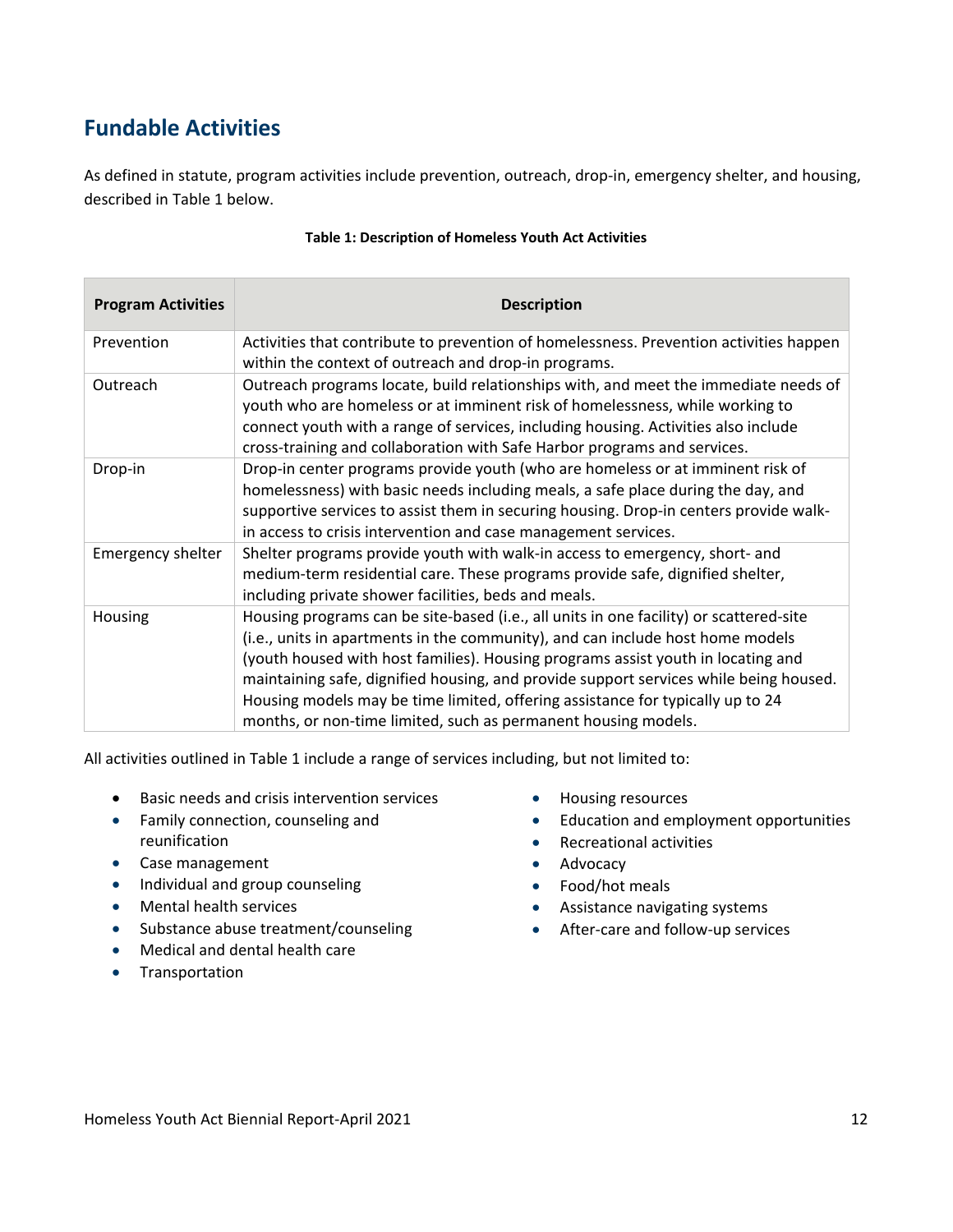## **Breakdown of Funding**

The Department of Human Services provided funding to 38 agencies towards the operations of 80 program activities for youth (many of the 37 grantee agencies provide multiple program activities). Figure 1 below shows the number of awards by program activity, and Figure 2 shows the dollar amount funded by program activity.



Housing and shelter units are offered through a variety of models, including residential or congregate settings, host homes, and scattered-site housing in apartments. In addition, housing may be time-limited in design (e.g., transitional housing or rapid re-housing models), or non-time limited (e.g., permanent supportive housing models).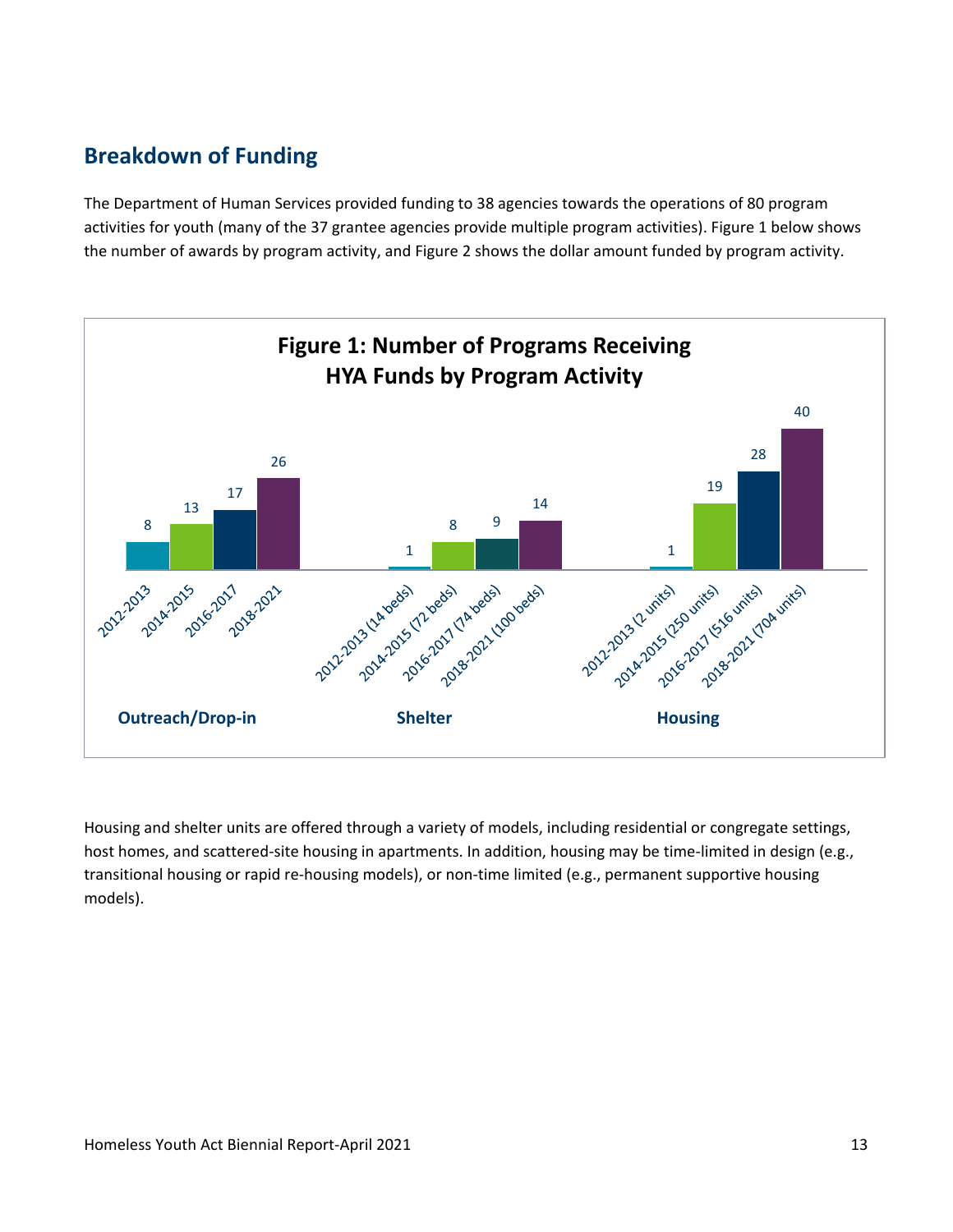

## **Geographic Distribution of Funds**

Distribution of funds was made with consideration of geographic needs. Four in 10 (40 percent) of youth identified by Wilder Research in the 2015 homeless study were in greater Minnesota. As seen in Figure 3: Geographic Distribution of Funds SFY 2020-2021, Homeless Youth Act funding distribution was in-line with geographic need.

- 21 proposals received for projects in greater Minnesota, 20 (95 percent) were funded
- 25 proposals received for projects in the Twin Cities metro area including suburban areas, 17 (68 percent) were funded.
- 1 proposal was received for projects from tribal governments, and it was funded (100%).

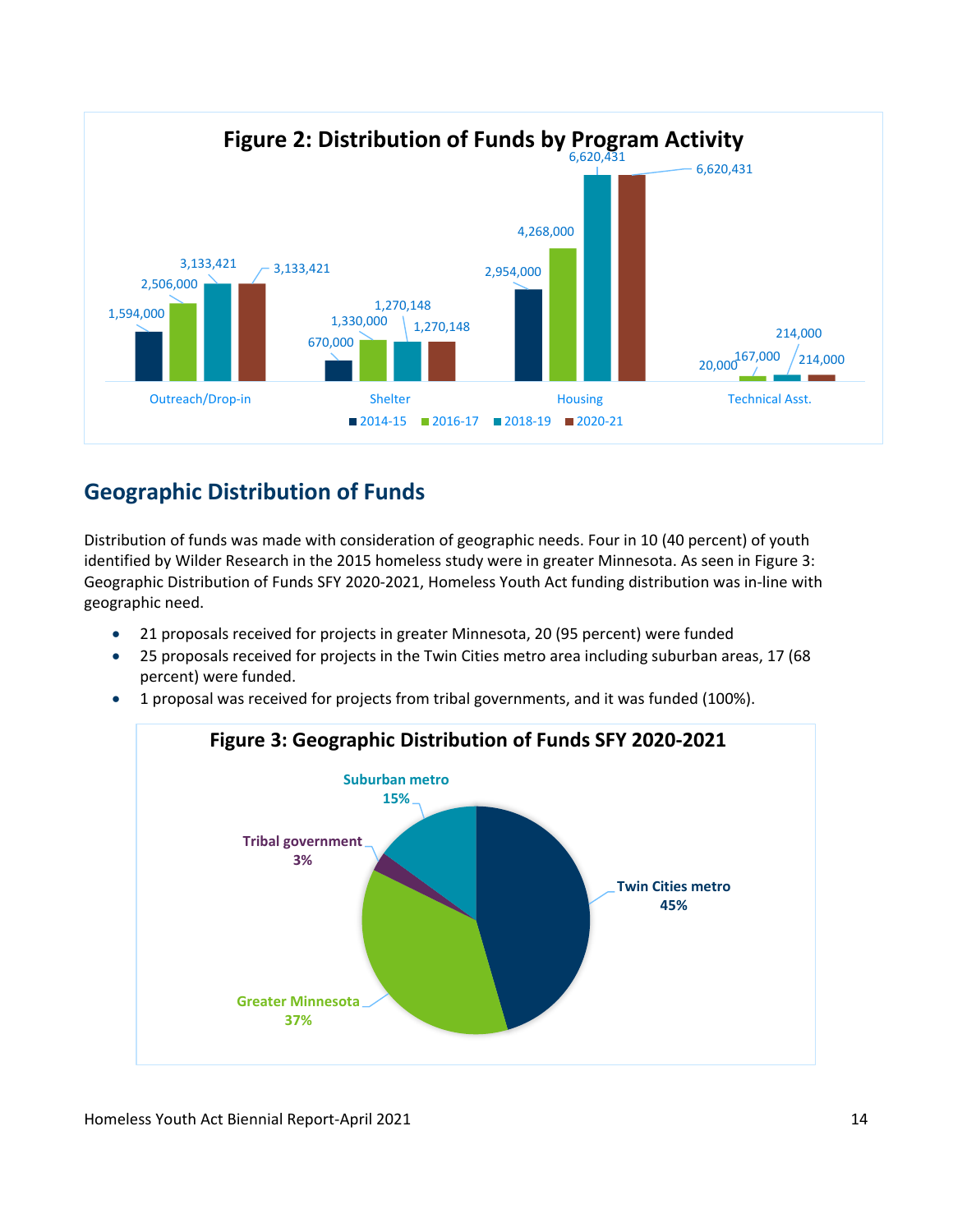# **VII.Outputs and Outcome Indicators**

Data reported below is collected through semi-annual and annual reports submitted by Homeless Youth Act funded grantees. Aggregate data from drop-in center and outreach programs is collected via Excel spreadsheets while housing and shelter program data is collected through the Homeless Management Information System (HMIS). Since the previous legislative report in 2018, these tools have been updated to capture programmatic outputs and outcomes in more detail.

Below is a summary of data collected for the period July 1, 2018 − June 30, 2020.

### **Drop-in Center Outputs**

Due to the crisis and short-term nature of drop-in services, outputs are collected as opposed to outcomes, as follows:

There were 9,743 unduplicated youth who visited drop-in centers 134,972 times:

• One-hundred percent of those youth received access to food, clothing, showers, transportation and crisis intervention services.

Drop-in centers provided:

- 100,226 bus tokens and 4,584 bus cards.
- 133,521 meals.
- 562 hours of legal advocacy/services.

At agencies providing services beyond basic needs:

- 4,246 youth were connected with on-going case management (as defined by the agency).
- 910 youth participated in a formalized education program, and 853 participated in a formalized employment/vocational training program.
- 1,689 youth connected with the coordinated entry system.

### **Outreach Outputs**

Due to the crisis and short-term nature of outreach services, outputs are collected as opposed to outcomes, as follows:

There were 6,679 unduplicated youth who were served during outreach:

- All youth received access to basic needs assistance in the form of food, weather-appropriate garments, transportation, and crisis intervention services.
- Outreach workers documented 21,883 interactions with youth during outreach.

Outreach workers provided:

Homeless Youth Act Biennial Report-April 2021 15 15 16 17 18 18 19 18 19 18 19 18 19 18 19 19 19 19 19 19 19 1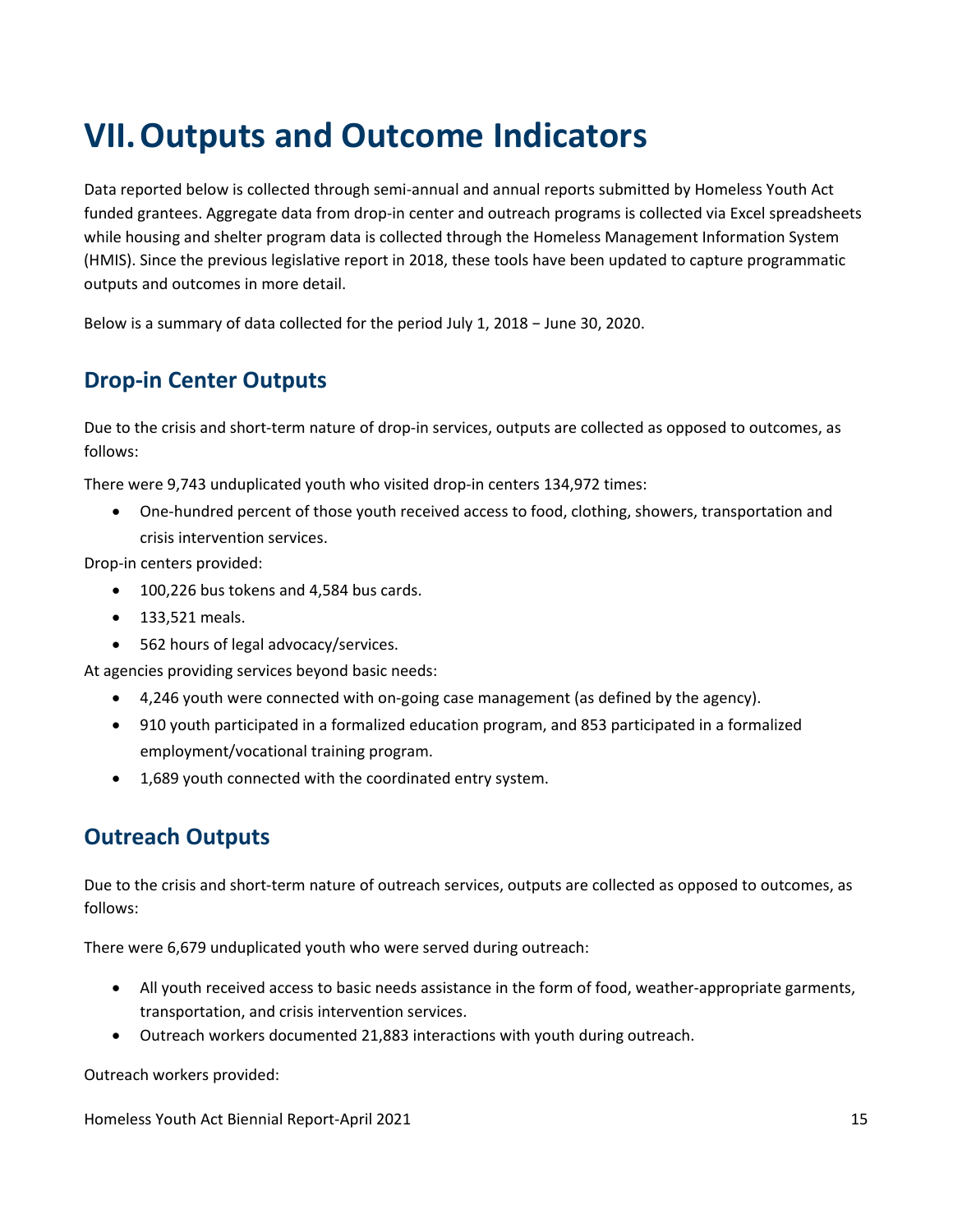- 53,638 supplies (socks, nutritious snacks, bus tokens, etc.).
- 8,279 referrals to available services (health care, drop-in facilities, employment programs, etc.).
- 1,088 connections to the coordinated entry system.

### **Shelter Outputs and Outcomes**

There were 1,051 unduplicated youth heads of household served in shelter, with 100 percent receiving basic needs services in the form of shelter, food, clothing, showers, referral to medical and mental health services if needed, transportation and case management.

Due to the nature of emergency shelter, some youth receive short-term services, while others receive a longer term, deeper level of service intervention. Of those youth who received a deeper level of service intervention:

- 684 had an individualized case plan.
- 614 were connected to education-related support services, and 631 were connected with employmentrelated support services.
- 662 were assisted in connecting and building a relationship with a family member or other positive, supportive adult.

### **Housing Outputs and Outcomes**

- There were 1,123 unduplicated youth heads of household served in housing.
- 411 of the 693 youth who exited the housing program during the reporting period moved into stable housing upon exit.
- 820 youth were connected with employment-related services.
- 15 percent of those served obtained employment during the reporting period.

#### **HOUSING STATUS 6-MONTHS AFTER EXIT**

• **85% of youth contacted were stably housed 6-months after exit from a HYA supported housing program.**

Details on this percentage below:

- o 613 youth were eligible for a 6-month follow-up during this reporting period.
- o 388 of those 613 youth were able to be contacted.
- o 330 of the 388 youth who were contacted were stably housed.

#### **HOUSING STATUS 24-MONTHS AFTER EXIT**

• **80% of youth contacted were stably housed 24-months after exit from a HYA supported housing program**.

Details on this percentage below:

- o 732 youth were eligible for a 24-month follow-up during this reporting period.
- o 451 of those 732 youth were able to be contacted.

Homeless Youth Act Biennial Report-April 2021 16 16 17 18 18 19 18 18 18 19 18 19 18 19 18 19 18 19 18 19 18 1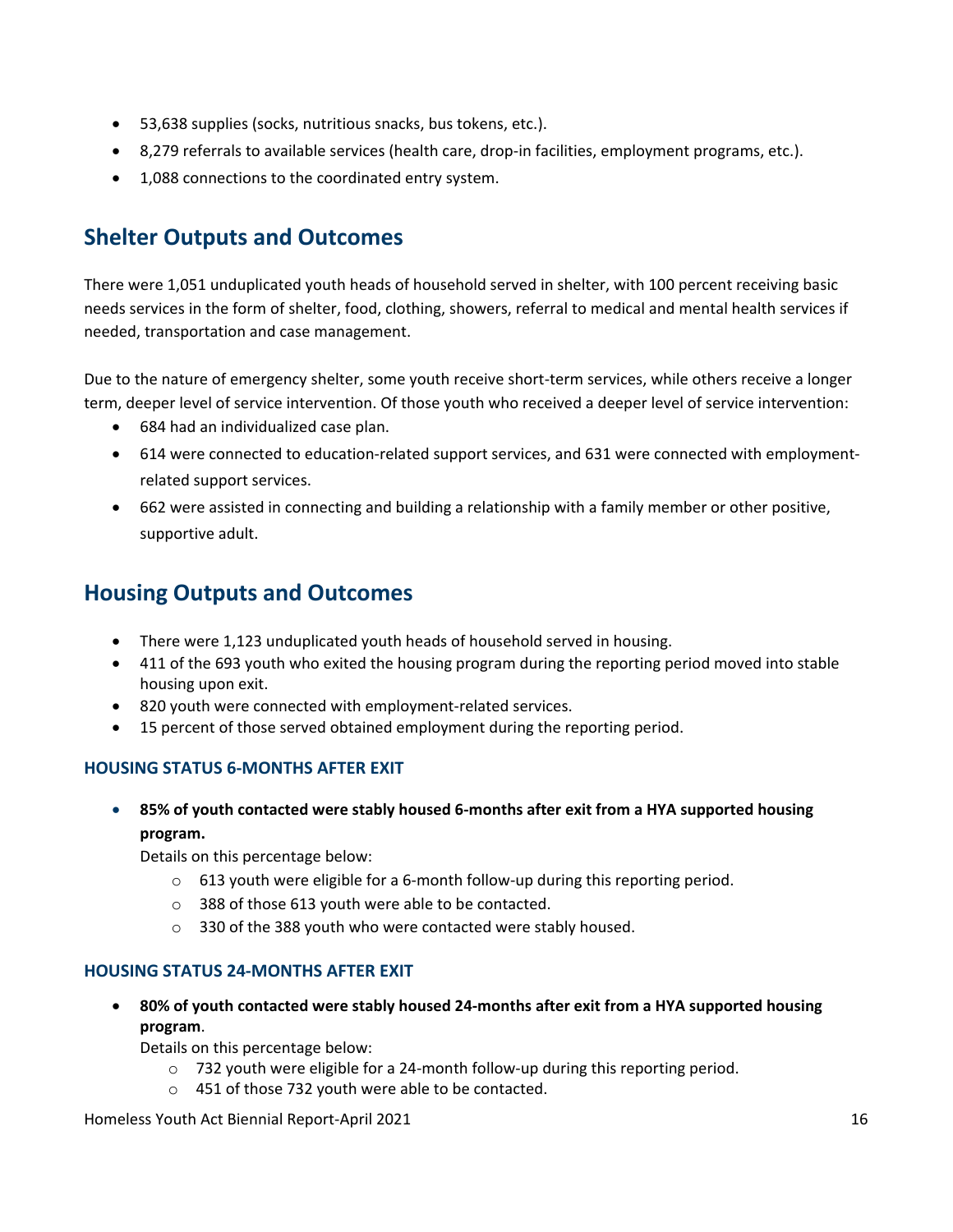o 362 of the 451 youth who were contacted were stably housed.

# **VII. Shelter-Linked Mental Health Grant**

Shelter-Linked Mental Health is a new set of mental health focused services targeted to youth experiencing homelessness and youth experiencing sexual exploitation. The reporting section in the Homeless Youth Act Legislation was updated to require information on the Shelter-Linked Mental Health grant be included in this report. The purpose of Shelter-Linked Mental Health services is to integrate mental health services into programs for youth experiencing homelessness and/or sexual exploitation through partnerships between homeless youth and Safe Harbor programs, with community-based mental health providers. Modeled after the School-Linked Mental Health grant program, the Shelter-Linked Mental Health grant program aims to lower barriers to access and support youth in obtaining and maintaining needed mental health services. During the 2019 legislative session, \$500,000 was appropriated for the 2020-2021 biennium for Shelter-Linked Mental Health services. Activities supported by Shelter-Linked Mental Health funds include:

- Programming to prepare youth to receive mental health services
- Assisting youth in obtaining health insurance
- On-site mental health services, including group skills and therapy sessions and individual therapy sessions
- Staff consultation and training
- Ancillary support services

A competitive Request for Proposal process was conducted to award funds. Applications from seven agencies were received, totaling almost \$900,000 in requests. Shelter-Linked Mental Health grants were awarded to five youth serving agencies. Three of the agencies are located in the metro, while two are located in greater Minnesota. The grant period is from February 1, 2020-June 30, 2021.

The Office of Economic Opportunity staff meet with all the Shelter-Linked Mental Health providers and their partnering agencies on a bi-monthly basis to have shared learning and produce even more collaboration.

## **Shelter-Linked Mental Health Program Agencies and Activities**

Below is a breakdown of agencies funded and services that they are providing with the grant funds:

#### **Twin Cities Metro Area**

**180 Degrees:** Awarded \$80,000 for the biennium.

- Mental Health Services (including individual therapy and family therapy, medication and diagnostic evaluations) for youth who are uninsured at Brittany's Place and Hope House.
- Mental Health case consultation and training for shelter staff.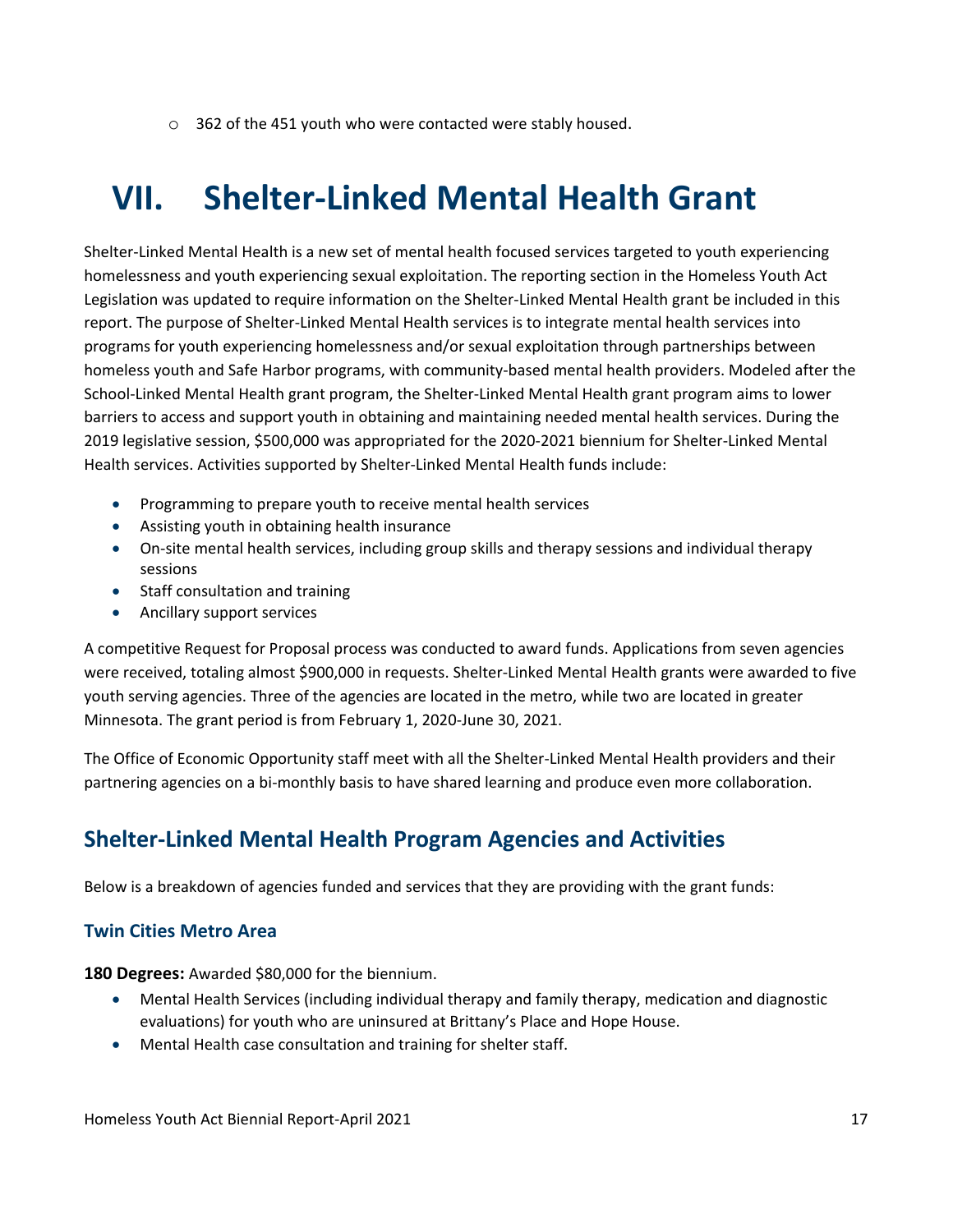### **Catholic Charities of St. Paul and Minneapolis (Hope Street Program):** Awarded \$70,000 for the biennium.

- Collaborate with Headway Emotional Health to provide five hours of onsite mental health services for youth in the program.
- Provide mental health case consultation and training for staff.

### **Face to Face Health and Counseling Inc.:** Awarded \$260,000 for the biennium.

- Provide Mental Health services at three youth serving organizations in the Twin Cities. These include Face to Face Health and Counseling Inc., Ain Dah Yung, and Avenues for Youth.
- Provide mental health case consultation and training for staff across the three organizations.

### **Greater Minnesota**

**Lutheran Social Service of Minnesota (Duluth):** Awarded \$60,000 for the biennium.

- Provide mental health services to youth at Another Door Shelter (site based) and Renaissance Transitional housing (site based).
- Provide mental health case consultation, trauma screening and psychoeducation on trauma to program staff.

### **MAHUBE-OTWA Community Action Partnership, Inc.:** Awarded \$30,000 for the biennium

- Provide trauma informed practices training for staff
- Collaborate with Steller Human Services to provide a variety of mental health services for youth experiencing homelessness.

## **Learnings from Shelter-Linked Mental Health Program Implementation**

Implementation of Shelter-Linked Mental Health grant program began early 2020, just as the country began responding to the COVID-19 pandemic. Shelter-Linked Mental Health providers experienced challenges in their ramp-up of these new services during a pandemic, including:

- Connecting and building relationships with youth virtually rather than in-person.
- Increasing the organizations' capacity to provide services virtually.
- Hiring and onboarding new staff for a new set of services during a pandemic.
- Being unable to provide as many groups as desired and low attendance at groups due to restrictions on in-person services during stay-at-home orders.

Despite challenges, providers also experienced many successes and have expressed that Shelter-Linked Mental Health services have brought great value to their programming and have positively affected the youth in their programs. Successes include:

• Flourishing partnerships between homeless youth and Safe Harbor providers with community-based mental health providers.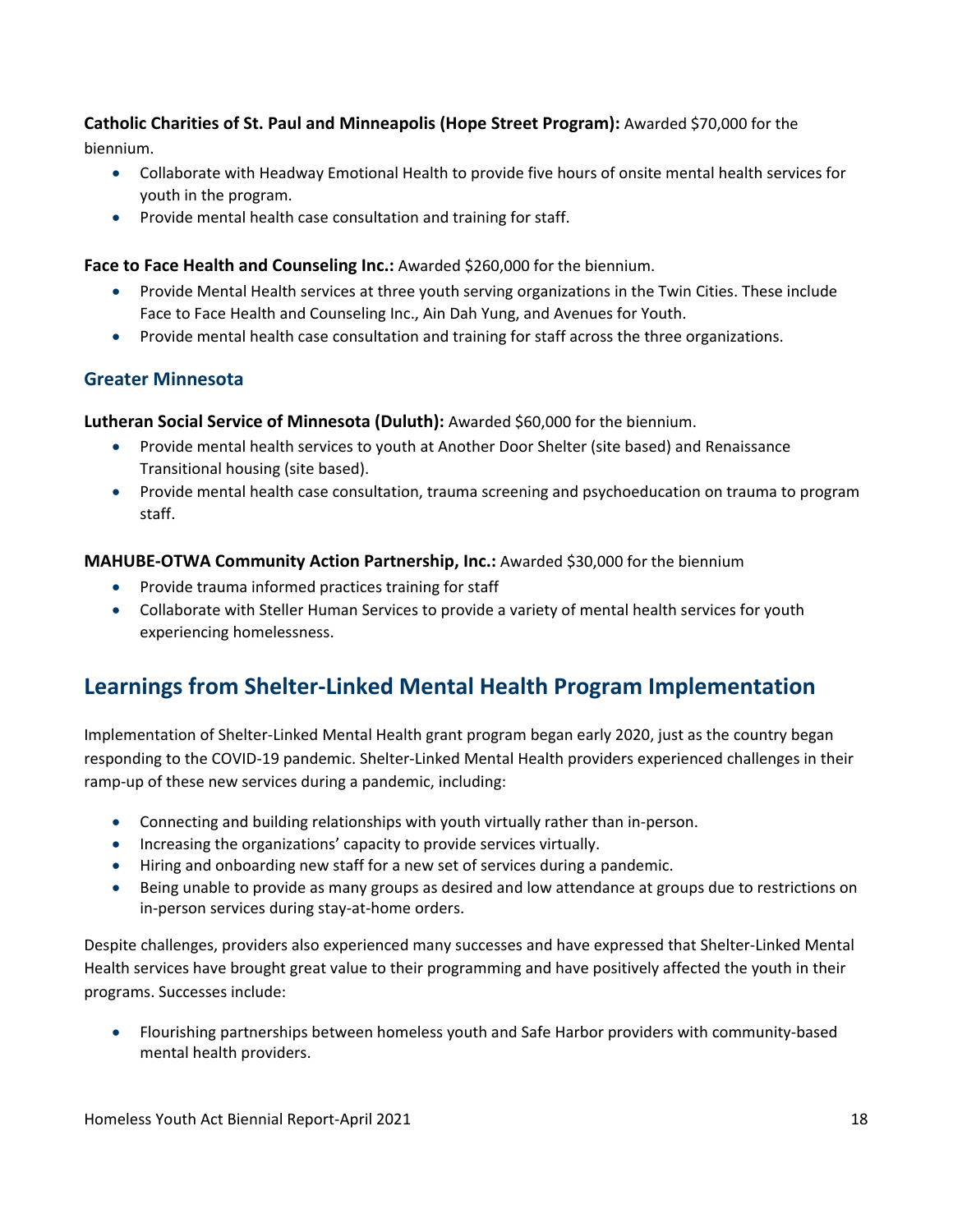- Homeless youth and Safe Harbor program staff have been trained and supported by mental health providers and have increased their capacity to address mental health needs with youth in their programs.
- Uninsured and under-insured youth have accessed individualized mental health services, gained access to insurance, and have also continued receiving mental health services even after exiting homeless youth and Safe Harbor programming.
- Despite the challenges of virtual services, stay-at-home orders and social distancing, providers have been conducting groups and engaging with youth.
- More mental health services are being provided to youth in culturally specific programming and in a culturally responsive manner due to the partnerships between mental health providers and culturally specific youth programming.

As Shelter-Linked Mental Health services continue through 2021, additional data on numbers served, services provided, and challenges and successes will be collected. These will inform the implementation of Shelter-Linked Mental Health grant program going forward.

## **Shelter-Linked Mental Health Outputs**

Data reported below is collected through semi-annual and annual reports submitted by Shelter Linked Mental Health Grant funded agencies.

Below is a summary of data collected from Shelter Linked Mental Health Grantees for the period of February 1, 2020 to December 31, 2020.

- There were 116 unduplicated youth who received mental health services with 307 mental health visits
	- $\circ$  25 of the youth served would otherwise not have been eligible for mental health services due to being uninsured/underinsured.
	- $\circ$  12 of the youth served didn't have health insurance upon engaging in mental health services and program staff supported them in getting insured.
- Mental health services provided:
	- o 215 one on one therapy sessions.
	- o 16 group therapy sessions.
	- o 194 Auxiliary /Ancillary services were provided. Auxiliary/Ancillary services includes but is not limited to the following activities; financial assistance with deductibles, transportation support, less formal mental health services, relationship building, help with accessing insurance and any gap services utilized in supporting youth to get mental health services.
- There were 10 shelter/ housing staff trainings on mental health related topics:
	- o 140 staff attended these trainings.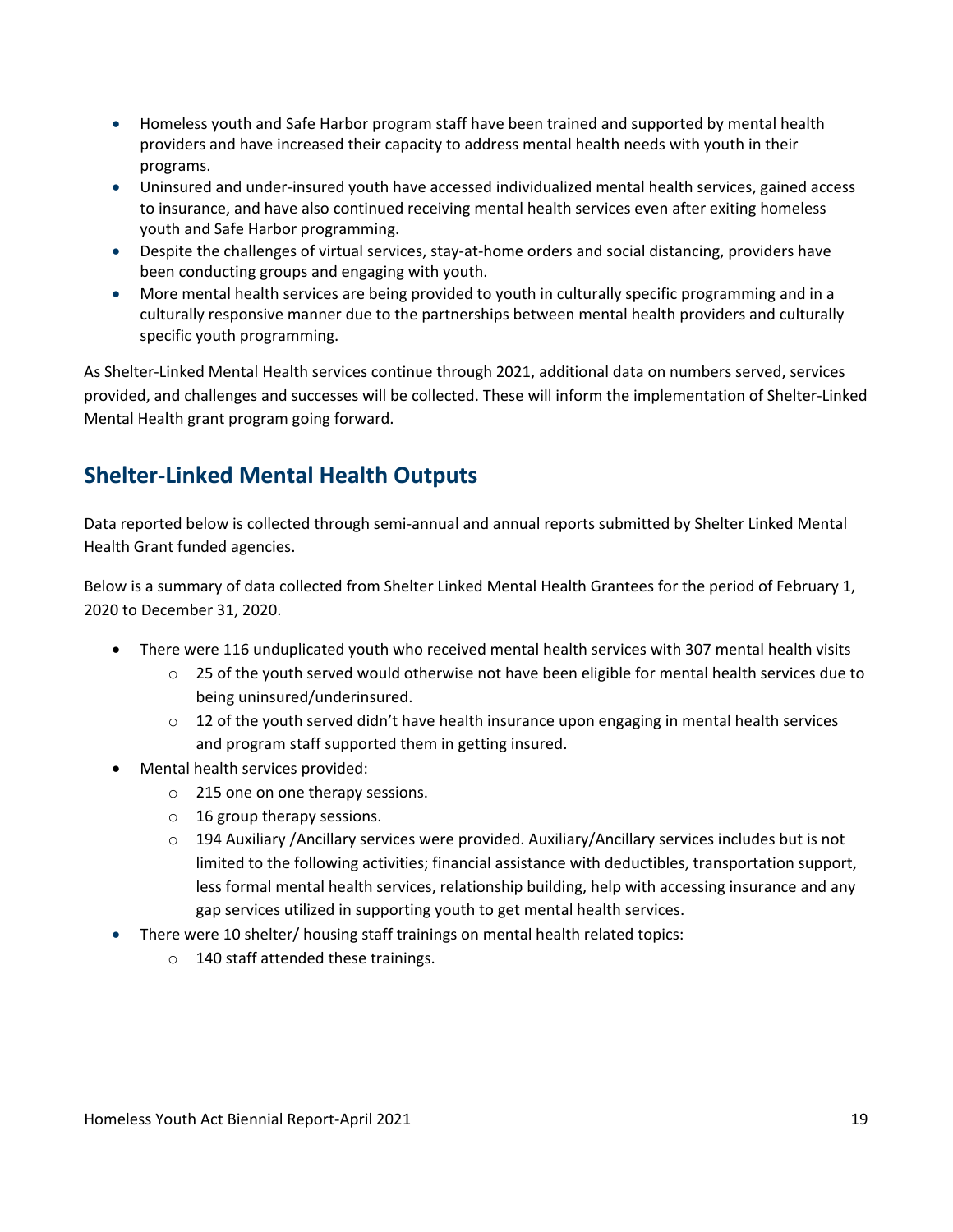# **VIII. COVID-19 Impact**

The COVID-19 pandemic has severely affected the entire homeless response system including youth providers. The pandemic put even greater pressure on a system that was already under significant strain. Youth providers had the difficult task of communicating the severity of the pandemic to young people while offering comfort and support, and helping to develop concrete plans for responding to the pandemic. Youth providers implemented various changes to their physical spaces, staffing structures and service/program delivery. Furthermore some youth providers are currently dealing with financial hardships as their major fundraising events had to be canceled or moved to online events.

Youth in the various programs have been severely impacted by the pandemic. Most of the youth in the programs worked in the restaurant and hospitality industry and have lost their source of income. Youth have also reported feeling more isolated than ever before and are increasingly struggling with their mental health. The youth that are attending school had to adjust to virtual learning sometimes in environments where the internet service or private space to learn is not adequately available.

## **COVID-19 Effects on Service and Program Delivery**

At times, services and programming for homeless youth were forced to stop, pause, or decrease capacity due to public health concerns and stay-at-home orders designed to prevent staff and youth from being exposed to and/or spreading COVID-19. Many providers have adapted to virtual programming whenever possible, although many challenges persist including the cost of and access to technology such as phones, Wi-Fi, computers, etc. Relationship building is an important aspect of youth work and building a relationship virtually is often times difficult especially without a previous connection to the youth. To remedy this, some youth workers during the summer months met youth outside, wearing masks, and social distancing. Youth and staff reported those meetings to be effective when meeting in agencies was not possible.

The new virtual nature of work also affects the connection between staff, causing them to coordinate and collaborate less, while also interrupting the networks of partnerships with other agencies to carry out the work.

Youth providers have had to physically adapt their facilities to ensure safe distances during the pandemic by:

- re-purposing large offices,
- encouraging those who can to work from home, and
- requiring scheduled meetings times versus drop-in hours.

## **COVID-19 Effects on Staffing Capacity**

Youth providers report that staffing their programs has been increasingly difficult during this time due to the following reasons:

• Staff quarantining at home to avoid exposure to COVID-19, especially those who are at high risk due to health conditions.

Homeless Youth Act Biennial Report-April 2021 20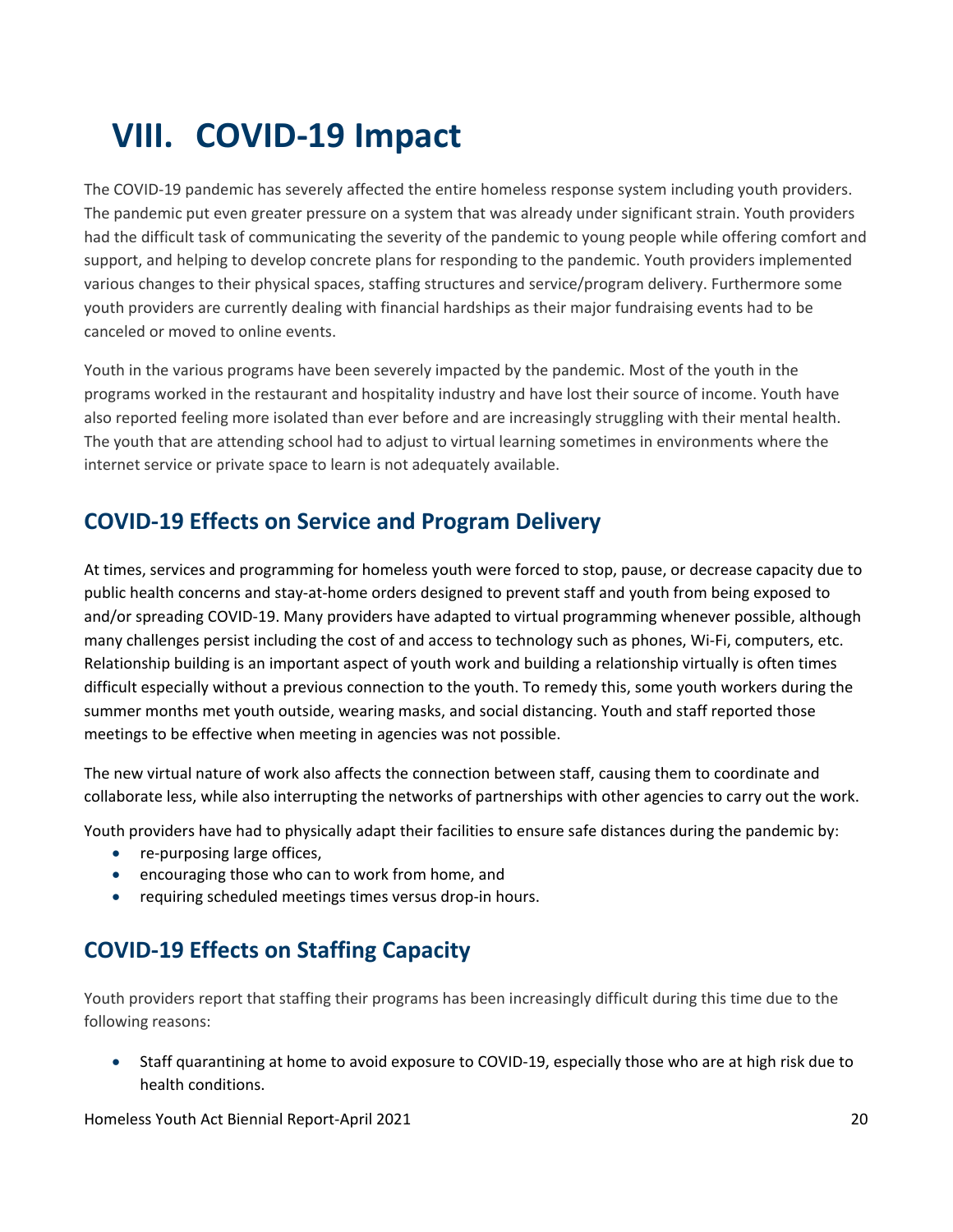- Staff isolating if they test positive or exhibit symptoms, and/or staff staying home to care for their own children as school and childcare services close.
- Volunteer programs that support staffing structures shutting down for safety reasons.
- The pandemic has complicated the way decisions are made by staff around program delivery. Each decision requires significantly more thought. Staff have to adjust and pivot to frequent changes, while trying to maintain safety. This has resulted in increased stress on staff who are already working in stressful environments.

## **Increased Needs During COVID-19**

- Youth providers report that shelter and housing demands have increased. COVID-19 can spread easily and quickly in congregate settings such as encampments or congregate shelters, which caused the need for housing to increase.
- Difficulties for unhoused youth who were unable to access community spaces such as drop-in centers, and libraries for their basic needs.
- The closure of encampments has made it difficult to keep track of youth as they move from area to area.
- Mask requirements can be traumatizing to youth who have already experienced trauma, causing their anxiety or other mental health symptoms to increase.

### **Increased Resources**

COVID-specific funding provided by the Federal Emergency Solutions Grant, Coronavirus Relief Funds, and State Emergency Solutions Program COVID Funds, were accessed by many youth providers and supported the following types of activities:

- Staff salary for increased shelter units, increased hours to operate 24/7, pay on-call staff to replace volunteers and sick staff, and cover hazard pay for frontline staff.
- Funding hotel units to supplement emergency shelter needs and assist in decompressing crowded shelter programs.
- Purchasing personal protective equipment and hygiene/sanitation supplies
- Purchasing of food.
- Remodeling/upgrading shelter spaces to increase COVID-19 and infectious disease safety.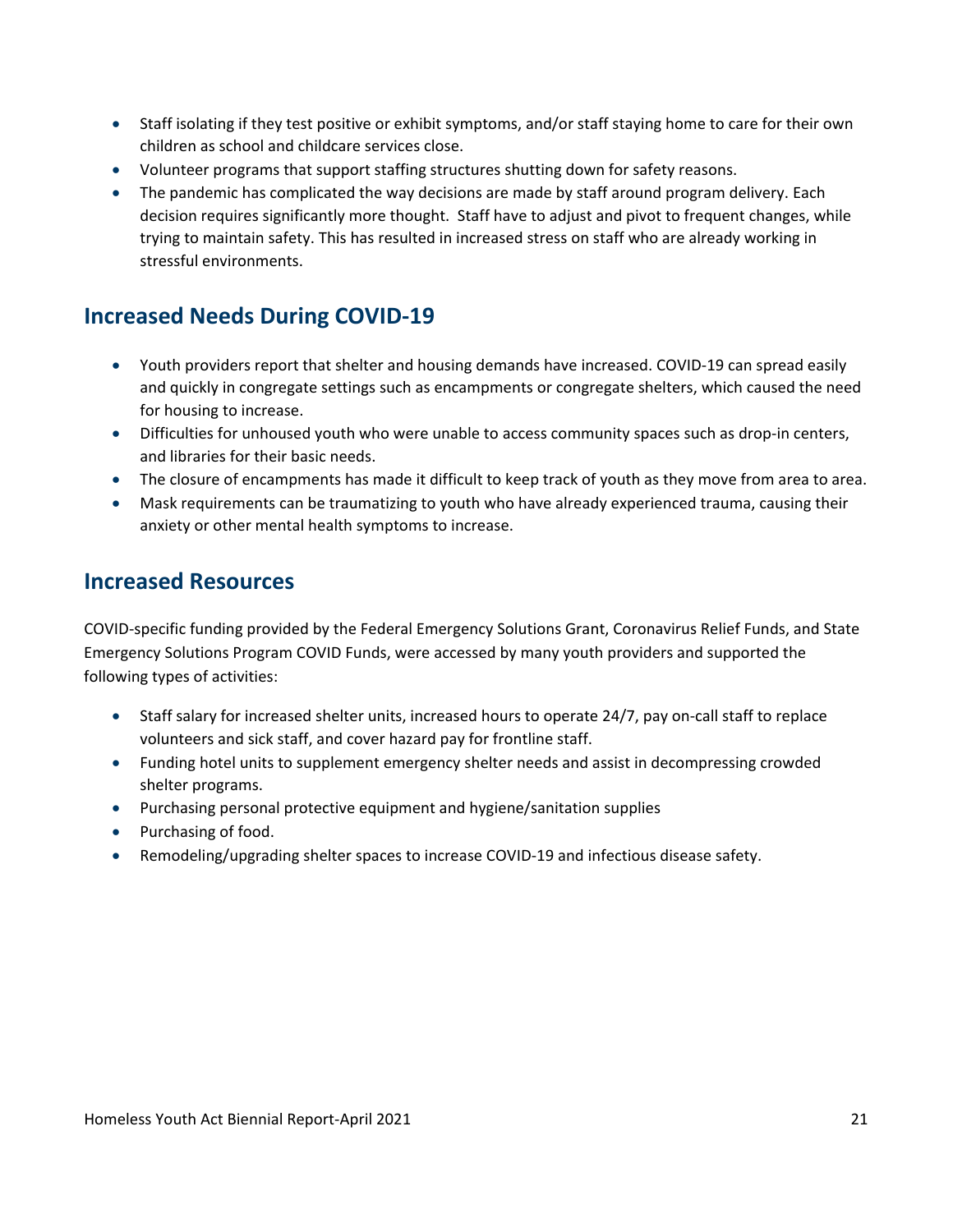# **IX. Conclusion**

A complete list of agencies funded with Homeless Youth Act dollars for the 2020-2021 biennium are in Appendix A. The list includes agency office locations, county service area, and funded activities (shelter, outreach, drop-in or housing). The statute guiding Homeless Youth Act funding distribution, eligible activities, and report expectations are in Appendix B. The statute guiding the Shelter Linked Mental Health funding are included in Appendix C.

For questions about Homeless Youth Act funding or this report, contact Rabya Hassen, Human Services Program Consultant, via email rabya.n.hassen@state.mn.us, or by phone at 651-425-0561.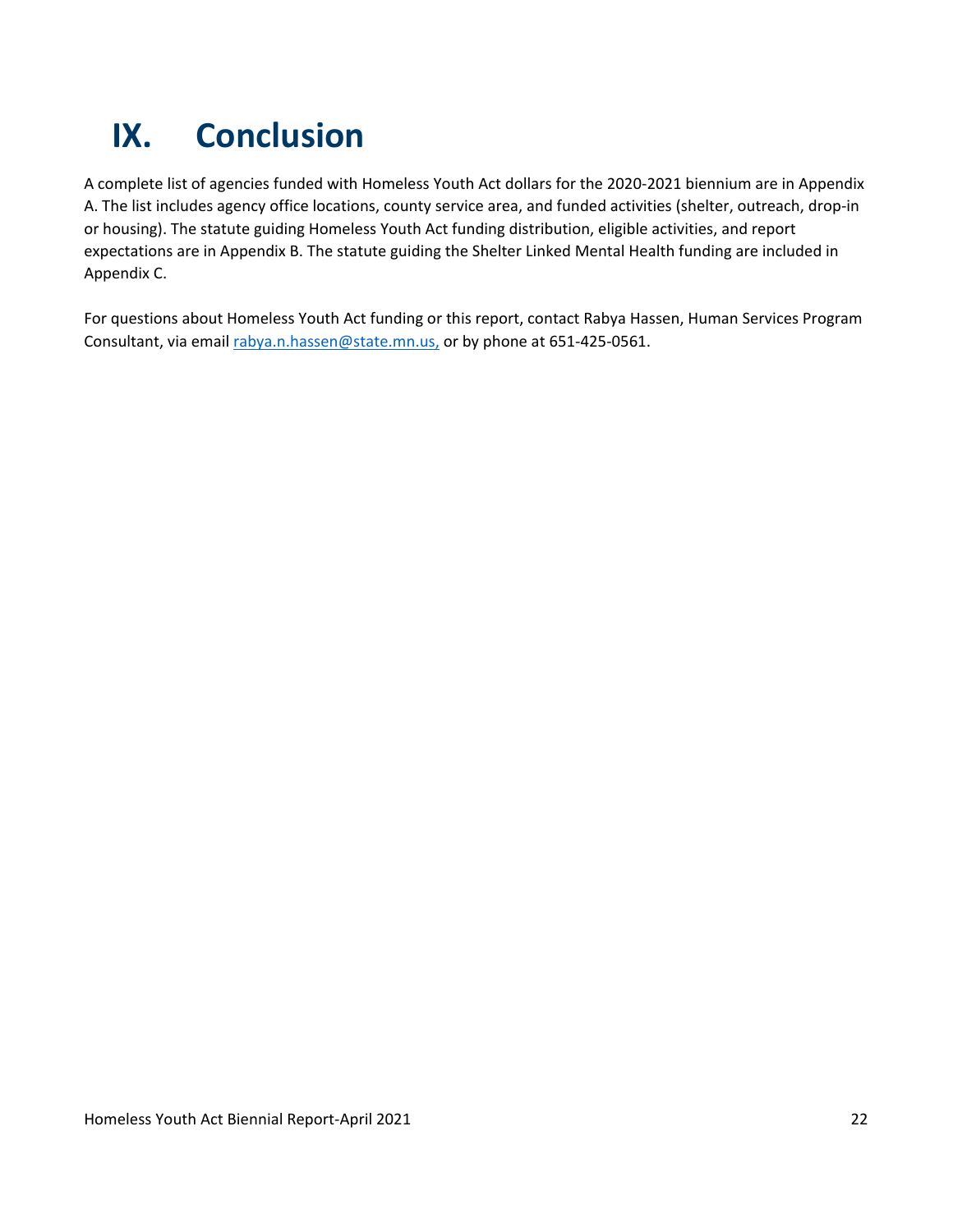# **X. Appendix**

## **Appendix A: Homeless Youth Act Grantees**

| <b>Agency</b>                                        | <b>Counties targeted (primarily)</b>                                                                                                                 | <b>Activity</b>                        |
|------------------------------------------------------|------------------------------------------------------------------------------------------------------------------------------------------------------|----------------------------------------|
| Ain Dah Yung                                         | Ramsey, Hennepin                                                                                                                                     | Housing                                |
| Arrowhead Economic Opportunity Agency, Inc.          | St. Louis, Itasca                                                                                                                                    | Outreach, shelter, housing             |
| Avenues for Youth                                    | Hennepin, Ramsey                                                                                                                                     | Outreach, shelter, housing             |
| Beacon Interfaith                                    | Hennepin, Ramsey                                                                                                                                     | Housing                                |
| <b>Bois Forte Tribal Council</b>                     | St. Louis                                                                                                                                            | Outreach, housing                      |
| Catholic Charities of St. Cloud                      | Stearns, Benton, Sherburne,<br>Wright, Anoka, Morrison, Todd,<br>Mille Lacs, Cass, Chisago,<br>Wadena, Crow Wing, Isanti,<br>Kanabec, Pine, Morrison | Shelter, housing                       |
| Catholic Charities of St. Paul and Minneapolis       | Hennepin                                                                                                                                             | Shelter, housing                       |
| <b>Center City Housing</b>                           | Olmsted                                                                                                                                              | Housing                                |
| Evergreen Youth                                      | Beltrami, Cass, Clearwater,<br>Hubbard, Mahnomen                                                                                                     | Outreach, drop-in,<br>housing          |
| Face to Face Health and Counseling Service, Inc.     | Ramsey                                                                                                                                               | Drop-in, housing                       |
| Hope for Youth                                       | Anoka and North Metro Suburbs                                                                                                                        | Drop-in, housing                       |
| Inter-County Community Council, Inc.                 | Pennington, Red Lake, Polk,<br>Clearwater                                                                                                            | Housing                                |
| Lakes and Pines Community Action                     | Atkin, Carlton, Pine, Chisago,<br>Isanti, Kanabec, Mille Lacs                                                                                        | Outreach, shelter, housing             |
| Lakes & Prairies Community Action Partnerships, Inc. | Clay, Wilkin                                                                                                                                         | Outreach, housing                      |
| Leech Lake Reservation Housing Authority             | Cass, Beltrami, Itasca, Hubbard                                                                                                                      | Outreach, housing                      |
| Life House                                           | St. Louis                                                                                                                                            | Drop-in, shelter, housing              |
| Lutheran Social Service (Brainerd)                   | Crow Wing, Todd, Morrison,                                                                                                                           | Outreach, shelter                      |
| Lutheran Social Service (Duluth)                     | St. Louis                                                                                                                                            | Shelter, housing                       |
| Lutheran Social Service (Mankato)                    | Blue Earth, Nicollet, Le Sueur,<br>Brown, Waseca, Sibley,                                                                                            | Outreach, drop-in,<br>shelter, housing |
|                                                      | Watonwan, Faribault, Steele                                                                                                                          |                                        |
| Lutheran Social Service (Rochester)                  | Olmsted, Rice, Goodhue,                                                                                                                              | Outreach, shelter, housing             |
|                                                      | Wabasha, Dodge, Mower,                                                                                                                               |                                        |
|                                                      | Fillmore, Winona, Houston                                                                                                                            |                                        |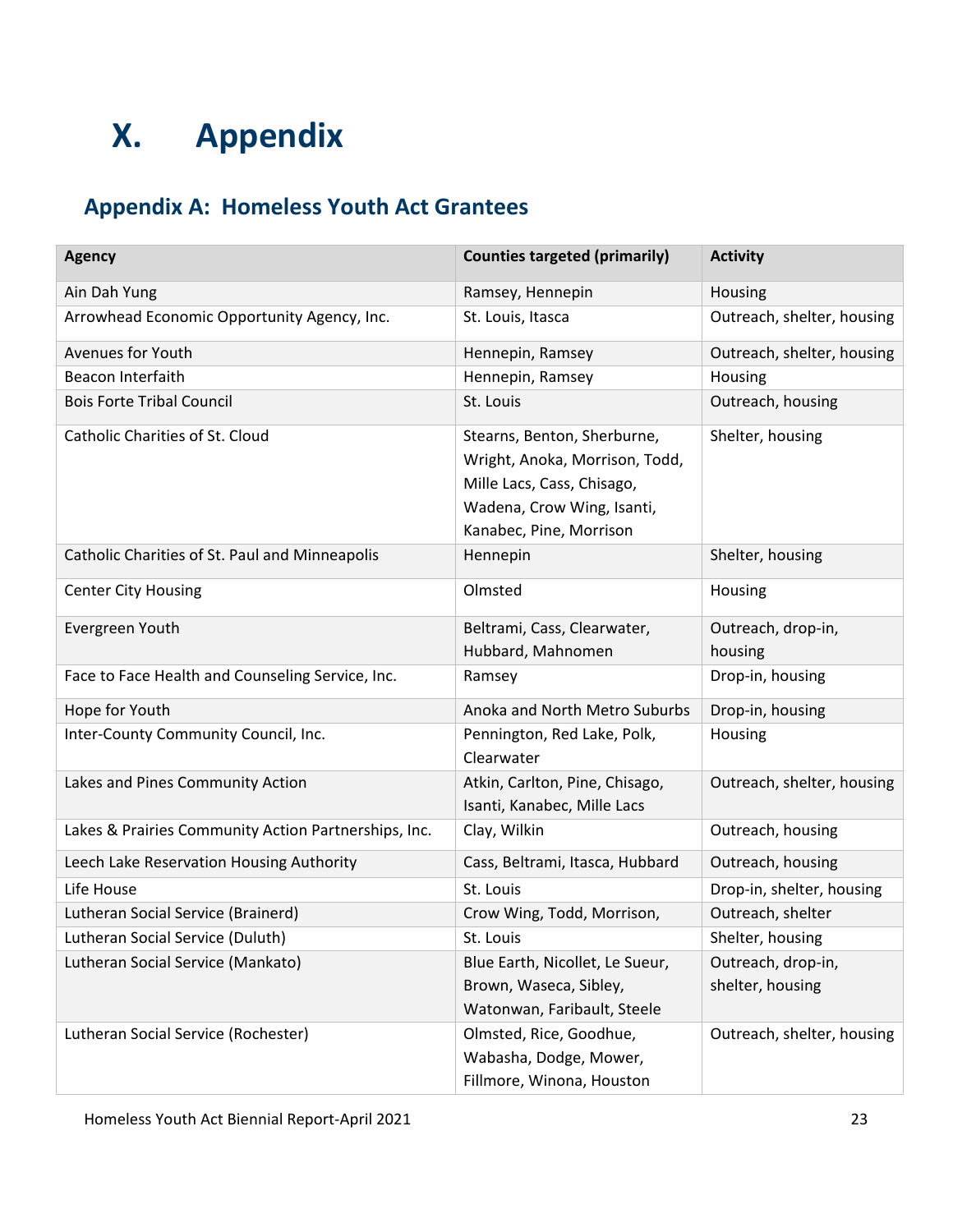| <b>Agency</b>                                  | <b>Counties targeted (primarily)</b>                                                   | <b>Activity</b>            |
|------------------------------------------------|----------------------------------------------------------------------------------------|----------------------------|
| Lutheran Social Service (Metro youth services) | Ramsey, Hennepin, Dakota,<br>Washington, Anoka, Scott,<br>Carver                       | Outreach, shelter, housing |
| Lutheran Social Service (Willmar)              | Kandiyohi, Renville,<br>Chippewa, Swift, Meeker,<br>McLeod                             | Outreach, shelter, housing |
| MAHUBE-OTWA                                    | Mahnomen, Hubbard, Becker,<br>Otter Tail, Wadena                                       | Housing                    |
| Mid MN Legal Assistance                        | Hennepin                                                                               | Outreach                   |
| MoveFwd                                        | Hennepin                                                                               | Outreach, housing          |
| Northfield Union of Youth                      | Dakota, Rice                                                                           | Drop-in, shelter           |
| Oasis for Youth                                | Hennepin                                                                               | Drop-in, housing           |
| Open Doors for Youth                           | Sherburne, Wright                                                                      | Drop-in                    |
| <b>Pillsbury United Communities</b>            | Hennepin                                                                               | Outreach                   |
| Salvation Army-Booth Brown                     | Ramsey                                                                                 | Shelter                    |
| Scott-Carver-Dakota CAP Agency, Inc.           | Carver, Scott                                                                          | Housing                    |
| The Bridge for Youth                           | Hennepin                                                                               | Housing                    |
| The Link                                       | Hennepin, Dakota                                                                       | Drop-in, housing           |
| United Community Action Partnership            | Lincoln, Lyon, Redwood,<br>Cottonwood, Jackson, Renville,<br>Kandiyohi, Meeker, McLeod | Shelter, housing           |
| YMCA Greater Twin Cities-Emma B. Howe          | Hennepin, Ramsey, Washington,<br>Anoka                                                 | Outreach, housing          |
| <b>YWCA Duluth</b>                             | St. Louis, Carlton, Lake, Douglas                                                      | Housing                    |
| YouthLink                                      | Hennepin                                                                               | Drop-in, housing           |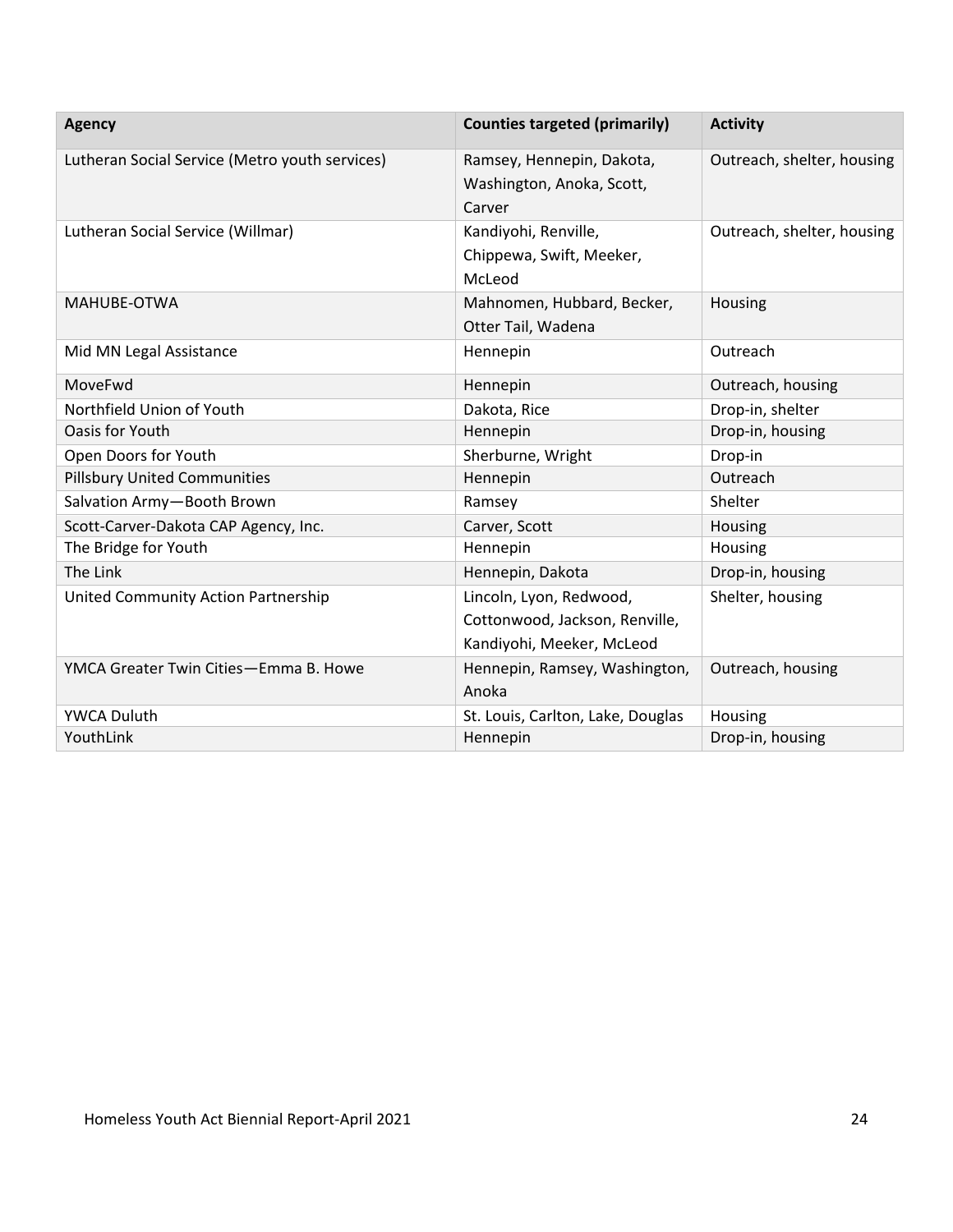## **Appendix B: Homeless Youth Act Statute**

#### 256K.45 HOMELESS YOUTH ACT.

Subdivision 1.Grant program established. The commissioner of human services shall establish a Homeless Youth Act fund and award grants to providers who are committed to serving homeless youth and youth at risk of homelessness, to provide street and community outreach and drop-in programs, emergency shelter programs, and integrated supportive housing and transitional living programs, consistent with the program descriptions in this section to reduce the incidence of homelessness among youth.

Subd. 1a. Definitions. (a) The definitions in this subdivision apply to this section.

(b) "Commissioner" means the commissioner of human services.

(c) "Homeless youth" means a person 24 years of age or younger who is unaccompanied by a parent or guardian and is without shelter where appropriate care and supervision are available, whose parent or legal guardian is unable or unwilling to provide shelter and care, or who lacks a fixed, regular, and adequate nighttime residence. The following are not fixed, regular, or adequate nighttime residences:

(1) a supervised publicly or privately operated shelter designed to provide temporary living accommodations;

(2) an institution or a publicly or privately operated shelter designed to provide temporary living accommodations;

(3) transitional housing;

(4) a temporary placement with a peer, friend, or family member that has not offered permanent residence, a residential lease, or temporary lodging for more than 30 days; or

(5) a public or private place not designed for, nor ordinarily used as, a regular sleeping accommodation for human beings.

Homeless youth does not include persons incarcerated or otherwise detained under federal or state law.

(d) "Youth at risk of homelessness" means a person 24 years of age or younger whose status or circumstances indicate a significant danger of experiencing homelessness in the near future. Status or circumstances that indicate a significant danger may include: (1) youth exiting out-of-home placements; (2) youth who previously were homeless; (3) youth whose parents or primary caregivers are or were previously homeless; (4) youth who are exposed to abuse and neglect in their homes; (5) youth who experience conflict with parents due to chemical or alcohol dependency, mental health disabilities, or other disabilities; and (6) runaways.

(e) "Runaway" means an unmarried child under the age of 18 years who is absent from the home of a parent or guardian or other lawful placement without the consent of the parent, guardian, or lawful custodian.

Homeless Youth Act Biennial Report-April 2021 25 Subd.2. Homeless youth report. The commissioner shall prepare a biennial report, beginning in February 2015, which provides meaningful information to the legislative committees having jurisdiction over the issue of homeless youth, that includes, but is not limited to: (1) a list of the areas of the state with the greatest need for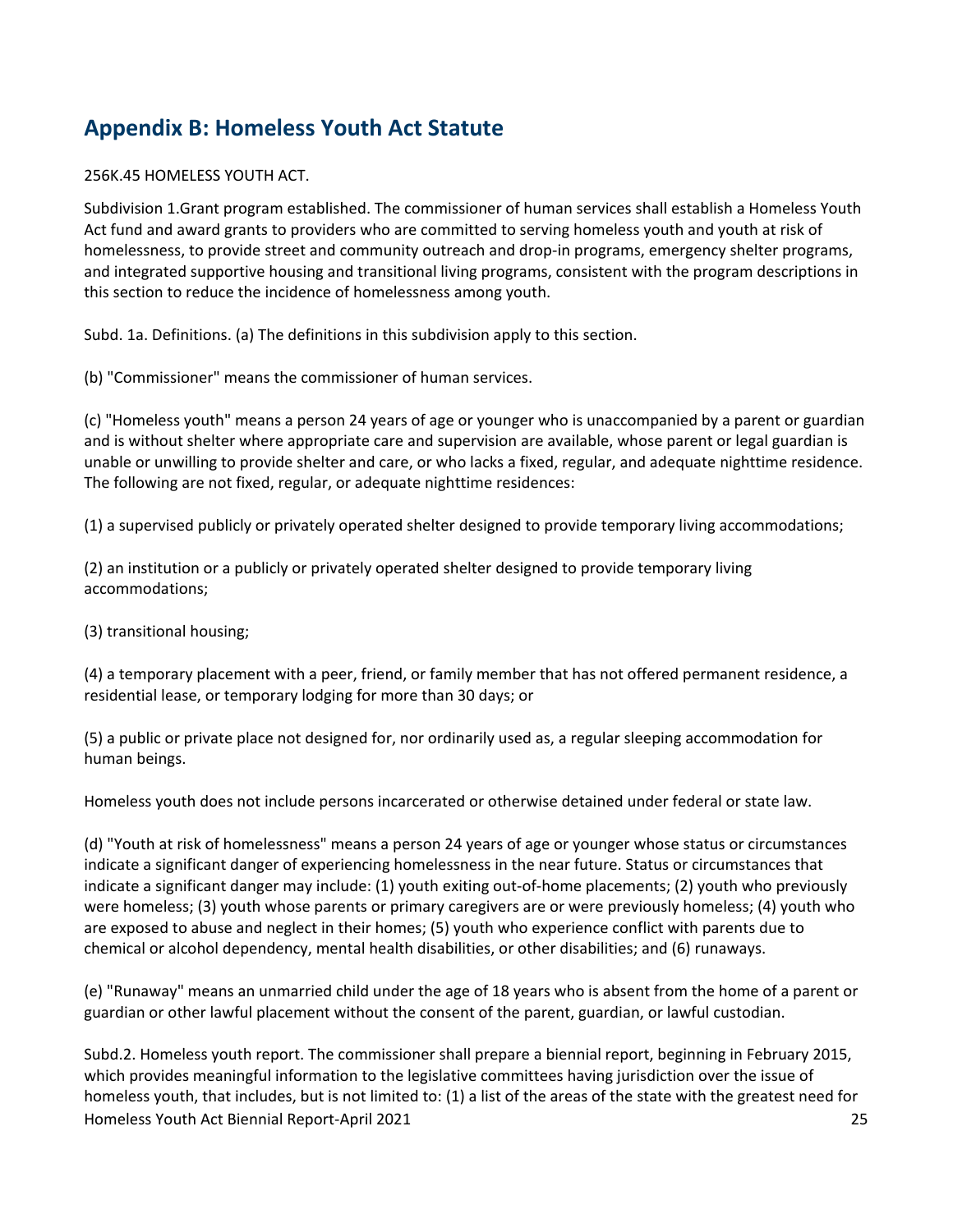services and housing for homeless youth, and the level and nature of the needs identified; (2) details about grants made, including shelter-linked youth mental health grants under section 256K.46; (3) the distribution of funds throughout the state based on population need; (4) follow-up information, if available, on the status of homeless youth and whether they have stable housing two years after services are provided; and (5) any other outcomes for populations served to determine the effectiveness of the programs and use of funding.

Subd.3. Street and Community Outreach and Drop-in program. Youth drop-in centers must provide walk-in access to crisis intervention and ongoing supportive services including one-to-one case management services on a self-referral basis. Street and community outreach programs must locate, contact, and provide information, referrals, and services to homeless youth, youth at risk of homelessness, and runaways. Information, referrals, and services provided may include, but are not limited to:

(1) family reunification services;

(2) conflict resolution or mediation counseling;

(3) assistance in obtaining temporary emergency shelter;

(4) assistance in obtaining food, clothing, medical care, or mental health counseling;

(5) counseling regarding violence, sexual exploitation, substance abuse, sexually transmitted diseases, and pregnancy;

(6) referrals to other agencies that provide support services to homeless youth, youth at risk of homelessness, and runaways;

(7) assistance with education, employment, and independent living skills;

(8) aftercare services;

(9) specialized services for highly vulnerable runaways and homeless youth, including teen parents, emotionally disturbed and mentally ill youth, and sexually exploited youth; and

(10) homelessness prevention.

Subd.4. Emergency shelter program. (a) Emergency shelter programs must provide homeless youth and runaways with referral and walk-in access to emergency, short-term residential care. The program shall provide homeless youth and runaways with safe, dignified shelter, including private shower facilities, beds, and at least one meal each day; and shall assist a runaway and homeless youth with reunification with the family or legal guardian when required or appropriate.

(b) The services provided at emergency shelters may include, but are not limited to:

- (1) family reunification services;
- (2) individual, family, and group counseling;

Homeless Youth Act Biennial Report-April 2021 26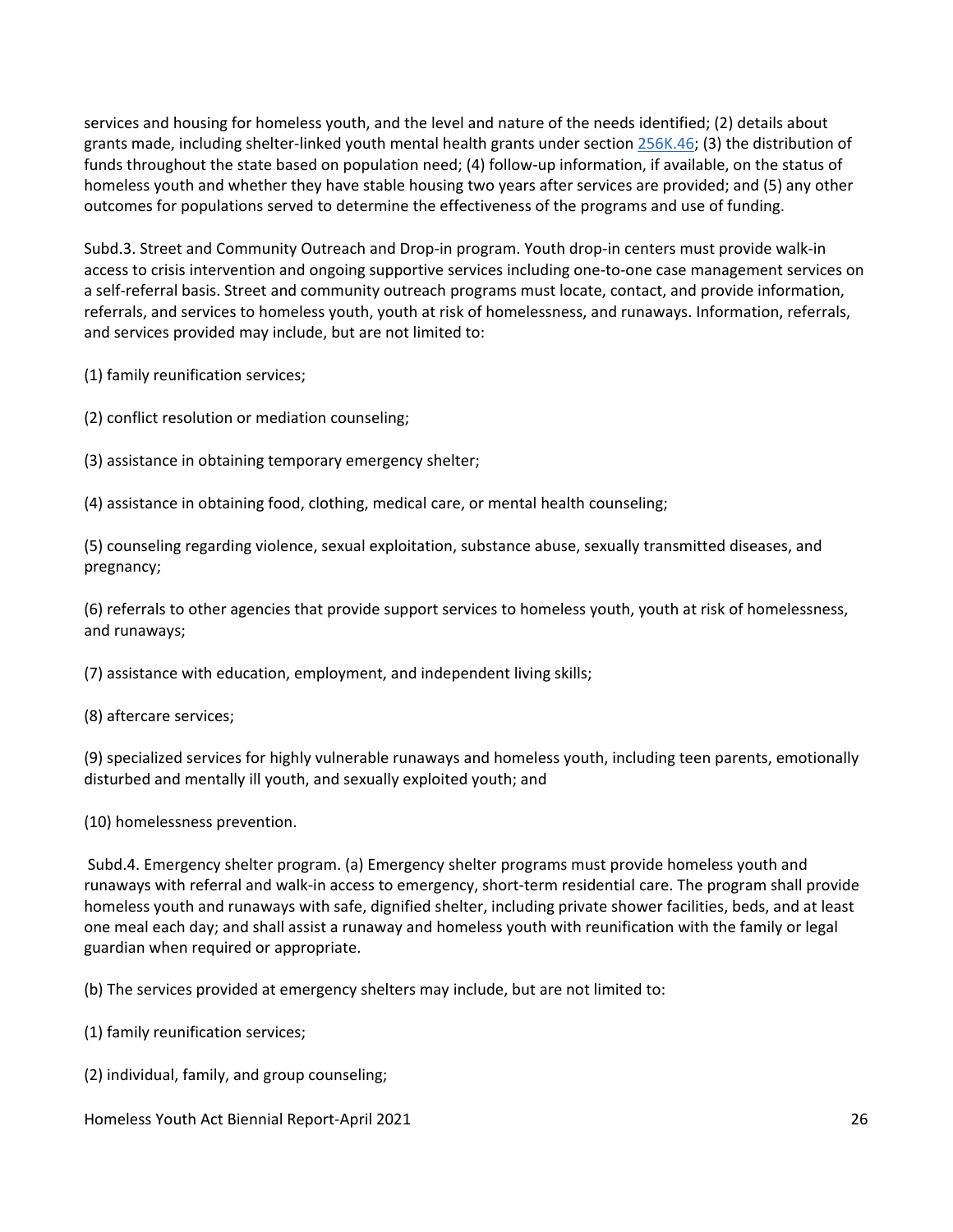- (3) assistance obtaining clothing;
- (4) access to medical and dental care and mental health counseling;
- (5) education and employment services;
- (6) recreational activities;
- (7) advocacy and referral services;
- (8) independent living skills training;
- (9) aftercare and follow-up services;
- (10) transportation; and
- (11) homelessness prevention.

Subd.5. Supportive housing and transitional living programs. Transitional living programs must help homeless youth and youth at risk of homelessness to find and maintain safe, dignified housing. The program may also provide rental assistance and related supportive services, or refer youth to other organizations or agencies that provide such services. Services provided may include, but are not limited to:

(1) educational assessment and referrals to educational programs;

- (2) career planning, employment, work skill training, and independent living skills training;
- (3) job placement;
- (4) budgeting and money management;
- (5) assistance in securing housing appropriate to needs and income;

(6) counseling regarding violence, sexual exploitation, substance abuse, sexually transmitted diseases, and pregnancy;

- (7) referral for medical services or chemical dependency treatment;
- (8) parenting skills;
- (9) self-sufficiency support services or life skill training;
- (10) aftercare and follow-up services; and
- (11) homelessness prevention.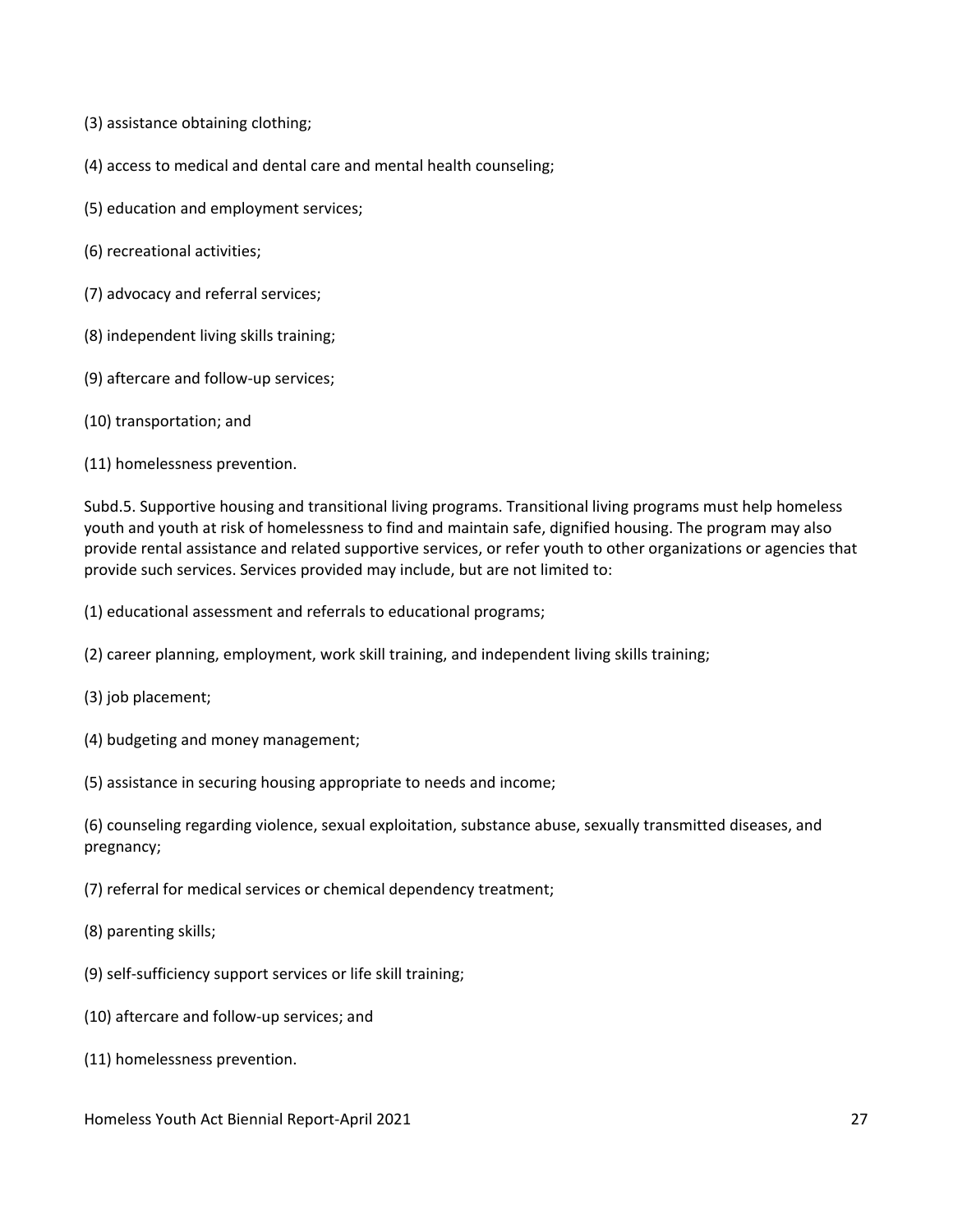Subd.6.Funding. Funds appropriated for this section may be expended on programs described under subdivisions 3 to 5, technical assistance, and capacity building to meet the greatest need on a statewide basis. The commissioner will provide outreach, technical assistance, and program development support to increase capacity to new and existing service providers to better meet needs statewide, particularly in areas where services for homeless youth have not been established, especially in greater Minnesota.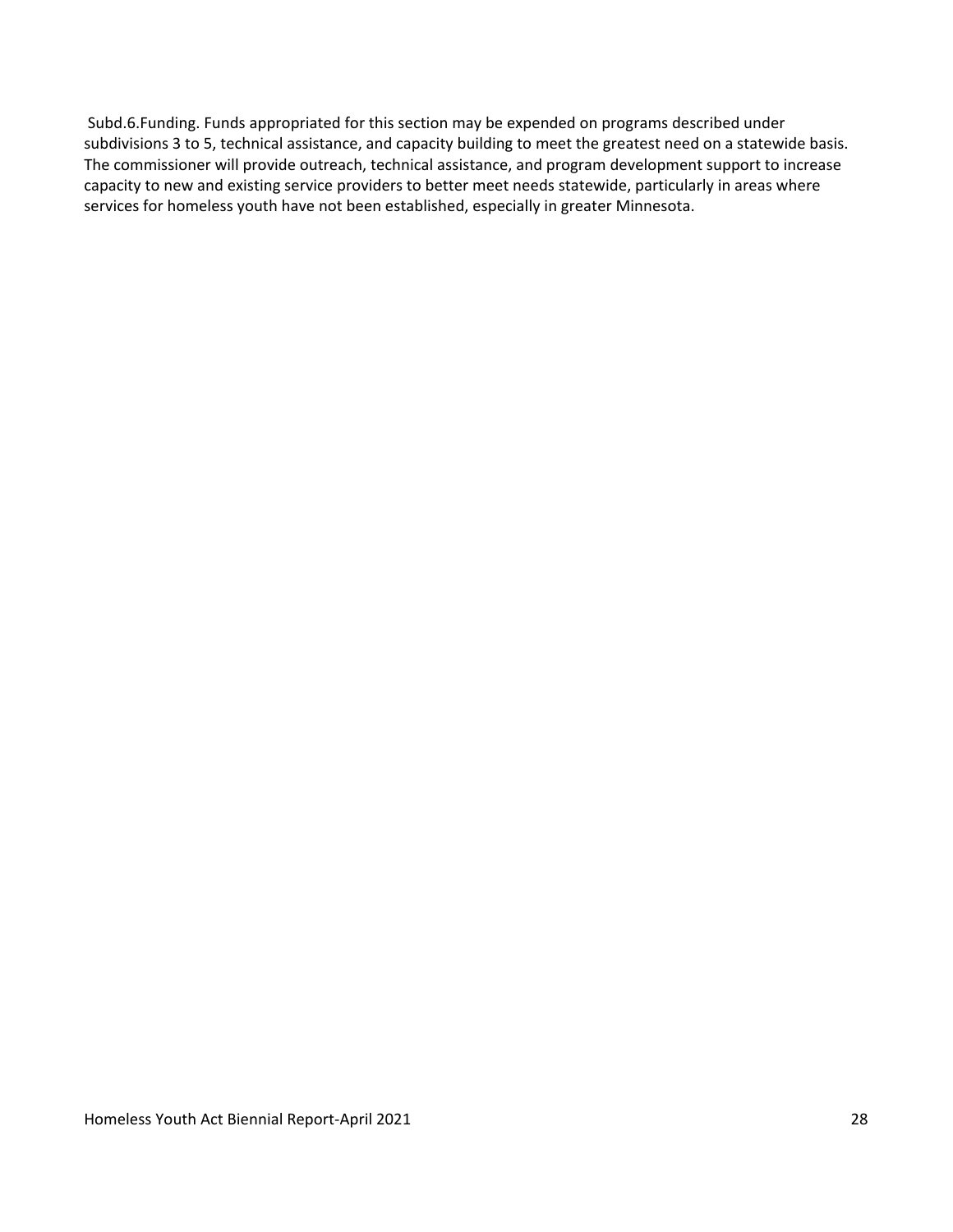## **Appendix C. Shelter-Linked Mental Health Grant Statute**

256K.46 SHELTER-LINKED MENTAL HEALTH GRANT PROGRAM.

Subd.1. Establishment and Authority (a) The commissioner shall award grants to provide mental health services to homeless or sexually exploited youth. To be eligible, housing providers must partner with community-based mental health practitioners to provide a continuum of mental health services, including short-term crisis response, support for youth in longer-term housing settings, and ongoing relationships to support youth in other housing arrangements in the community for homeless or sexually exploited youth.

(b) The commissioner shall consult with the commissioner of management and budget to identify evidence-based mental health services for youth and give priority in awarding grants to proposals that include evidence-based mental health services for youth.

(c) The commissioner may make two-year grants under this section.

(d) Money appropriated for this section must be expended on activities described under subdivision 4, technical assistance, and capacity building to meet the greatest need on a statewide basis. The commissioner shall provide outreach, technical assistance, and program development support to increase capacity of new and existing service providers to better meet needs statewide, particularly in areas where shelter-linked youth mental health services have not been established, especially in greater Minnesota.

Subd.2. Definitions (a) The definitions in this subdivision apply to this section.

(b) "Commissioner" means the commissioner of human services, unless otherwise indicated.

(c) "Housing provider" means a shelter, housing program, or other entity providing services under the Homeless Youth Act in section 256K.45 and the Safe Harbor for Sexually Exploited Youth Act in section 145.4716.

(d) "Mental health practitioner" has the meaning given in section 245.462, subdivision 17.

(e) "Youth" has the meanings given for "homeless youth," "youth at risk for homelessness," and "runaway" in section 256K.45, subdivision 1a, "sexually exploited youth" in section 260C.007, subdivision 31, and "youth eligible for services" in section 145.4716, subdivision 3.

Subd.3. Eligibility. An eligible applicant for shelter-linked youth mental health grants under subdivision 1 is a housing provider that:

(1) demonstrates that the provider received targeted trauma training focused on sexual exploitation and adolescent experiences of homelessness; and

(2) partners with a community-based mental health practitioner who has demonstrated experience or access to training regarding adolescent development and trauma-informed responses.

Subd.4. Allowable Grant Activities. (a) Grant recipients may conduct the following activities with community-based mental health practitioners: